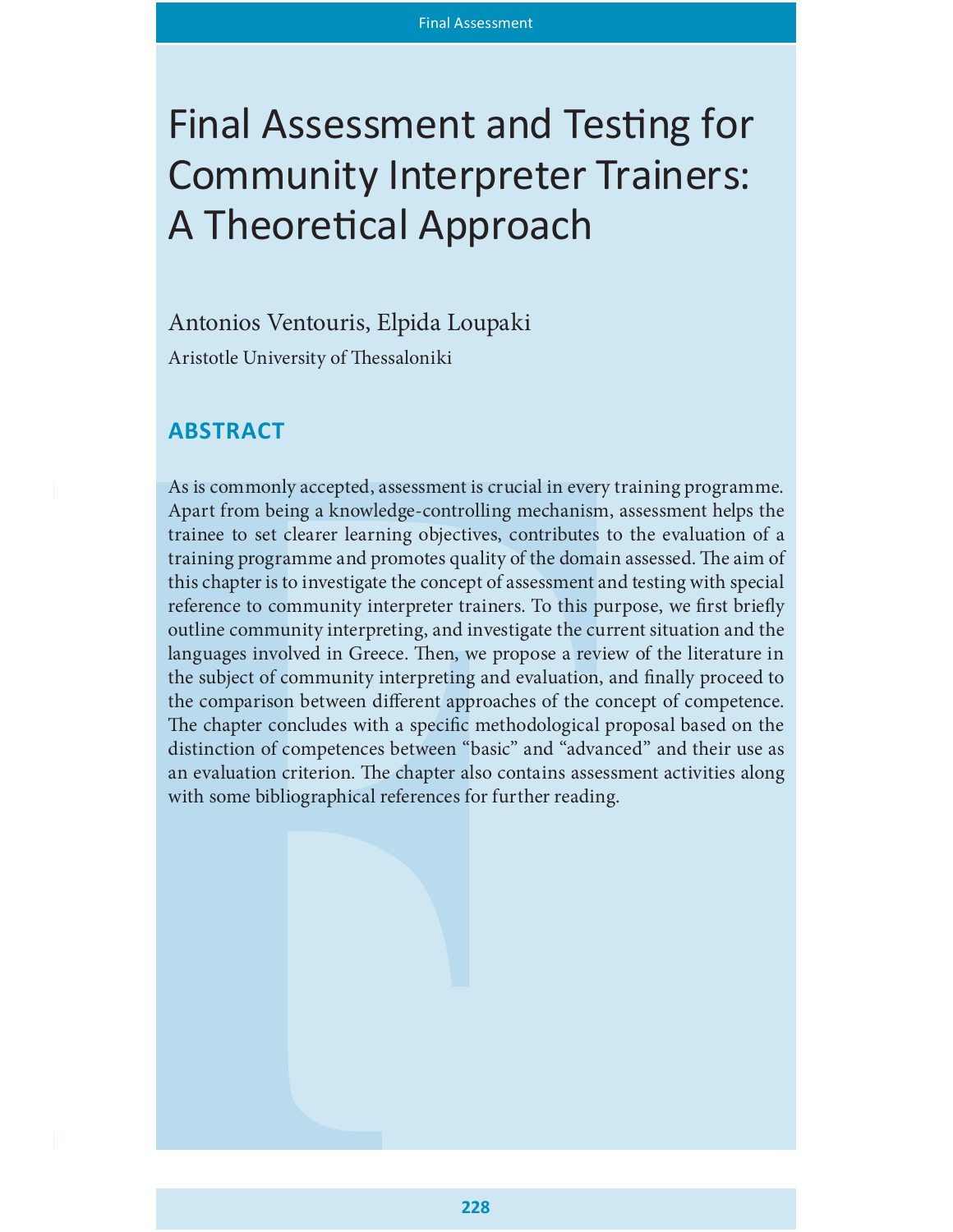## **1 GENERAL OVERVIEW**

#### 1.1 TOPIC AND OBJECTIVE

The goal of this chapter is to propose both a theoretical and methodological framework for the final assessment and testing of community interpreter trainers. The chapter's three main sections guide the reader through the complex activity of community interpreting and the challenging issue of final assessment and testing of community interpreter trainers. The notion of Community Interpreter (hereinafter CI) plays a central role in this chapter and will be discussed, with special reference to the Greek paradigm, along with the main related theoretical issues, such as training CI; trainers' evaluation/assessment; different evaluation typologies (formative/summative, initial/process/product focus, self/hetero/ co-evaluation), methods (review by peers, experts or outsiders, observation of audience behaviour, self-testing devices) and their possible use for CI trainers; and finally, the test types (norm, criterion) that will be used. The various competences required by CI trainers (such as field competence, interpersonal competence, organizational competence and others) play an important role in our approach, as evaluation is directly related to these competences. In the final section a comparative approach of different competences required for CI trainers is proposed.

This chapter is intended for a number of target audiences: academic institutions organising community interpreting courses; vocational training centres and/or public bodies and/or NGOs, which would like to set up community interpreting training programmes and wish to evaluate their trainers after the training programme is completed. It is also intended for administrators and government agencies, and of course CI themselves, who would like to consolidate their knowledge and competences in the field. The assessment activities presented here could provide the basis for performance evaluation and curriculum development, and improve the quality of community interpreting services. Ultimately, the development of a solid theoretical and methodological framework for the final assessment and testing of community interpreter trainers may further support community interpreting beneficiaries, for instance newly arrived migrants.

#### 1.2 POSITIONING OF THE CHAPTER

This chapter results from a wider initiative undertaken as part of the TRAMIG project,<sup>1</sup> its main goal being to contribute to the successful inclusion of newly arrived migrants by defining the practice, status and role of intercultural mediators and community interpreters working in healthcare. It also intends to create a proposal for the occupational standards and vocational qualifications necessary

<sup>1</sup> For further information about TRAMIG, its stakeholders, its outcomes and theoretical framework, see https://tramig.eu/project-in-a-nutshell/.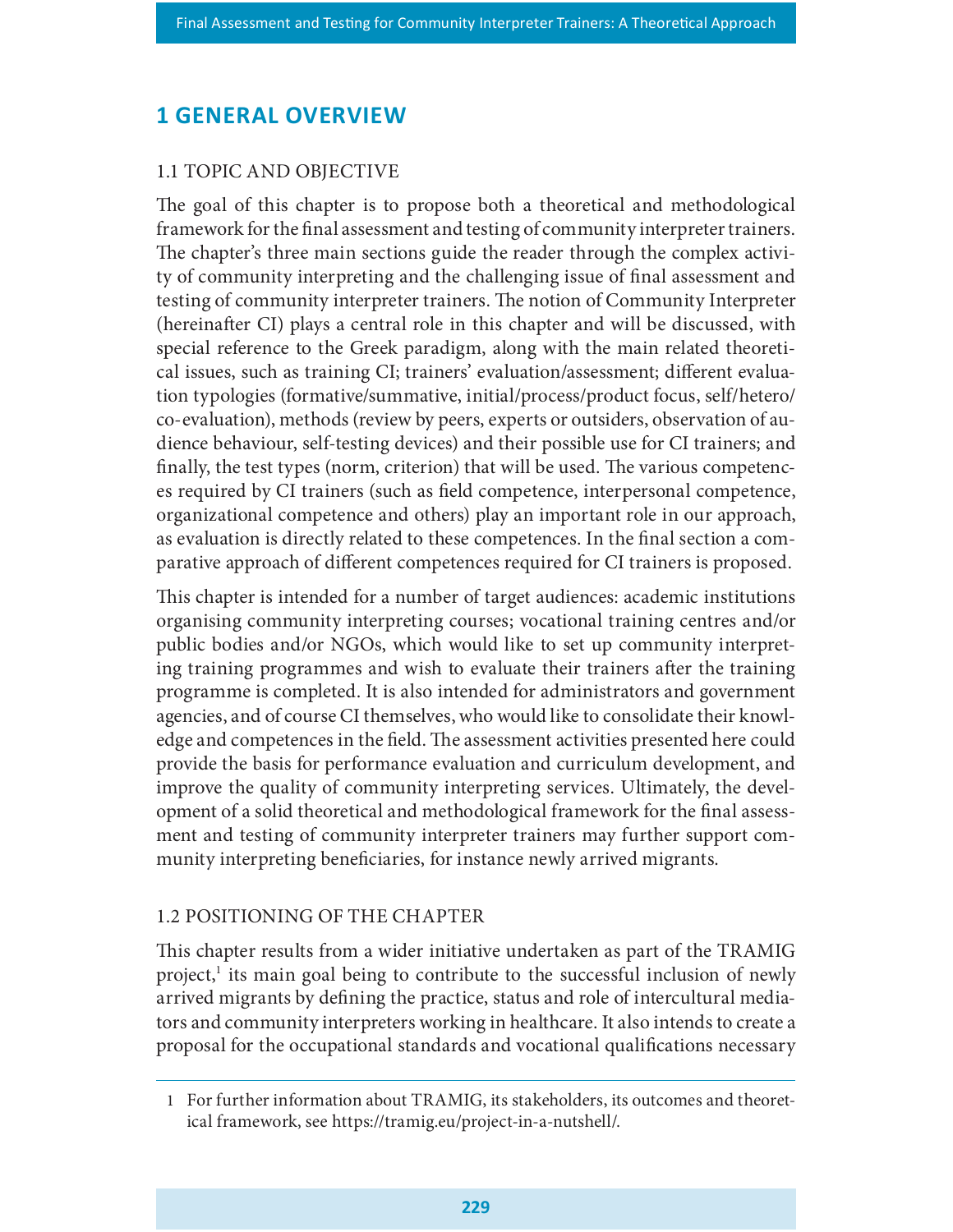for these two professions. To this end, different workshops have been organized, preparing eventual trainers to train newly arrived migrants in community interpreting. In line with the second goal, our chapter intends to shed light on the issue of evaluation of these future trainers, in other words to assess their competence to train newly arrived migrants in community interpreting.

#### 2 BACKGROUND: MIGRATION AND LANGUAGE NEEDS

In the context of increasing social and political conflict, Europe is currently experiencing the greatest mass movement of people in the last six decades. Millions of migrants and refugees fleeing war and persecution, intolerable misery or human rights violations have arrived in the European Union to find a refuge. These third country nationals have different linguistic backgrounds and often do not speak the official language(s) of the host countries. In fact, a notable feature of this humanitarian crisis is the wide variety of languages, ethnicities and cultures involved. As sociolinguistics and the famous Sapir-Whorf hypothesis have demonstrated, languages are more than a tool for communication; they are directly linked to the communities and societies where the speakers' languages are spoken and, by extension, to the aspects of their identity and perception of the world<sup>2</sup>. To illustrate this linguistic diversity and the practical implications for what is mainly oral communication within public settings, such as courts, hospitals, legal services, etc., we shall focus on Greece as a case study.

Greece is in the 8<sup>th</sup> place among European countries hosting populations of refugees and asylum seekers, as documented in IOM's "World Migration Report 2020" (International Organization for Migration 2020). According to Translators without Borders, in the study entitled "Language & Comprehension barriers in Greece's Migration Crisis" (Ghandour-Demiri 2017), there are at least ten languages spoken by newly arrived migrants. These are as follows: Arabic, Kurmanji, Sorani, Dari, Farsi, French, Lingala, Baluchi, Urdu and Pashto (ibid., 10).3 It can be assumed that, with the exception of French, which is a Romance language widely taught in Greece, all other languages are barely known, hardly recognised and not offered by academic curricula either in state universities or

<sup>2</sup> For a revised approach of the Sapir-Whorf Hypothesis and a presentation of its historical background, see Kay and Kempton (1984, 65).

<sup>3</sup> For an extensive review of the totality of languages involved in public service settings in the Greek context, including migration flows earlier than 2015, see Apostolou (2015, 16).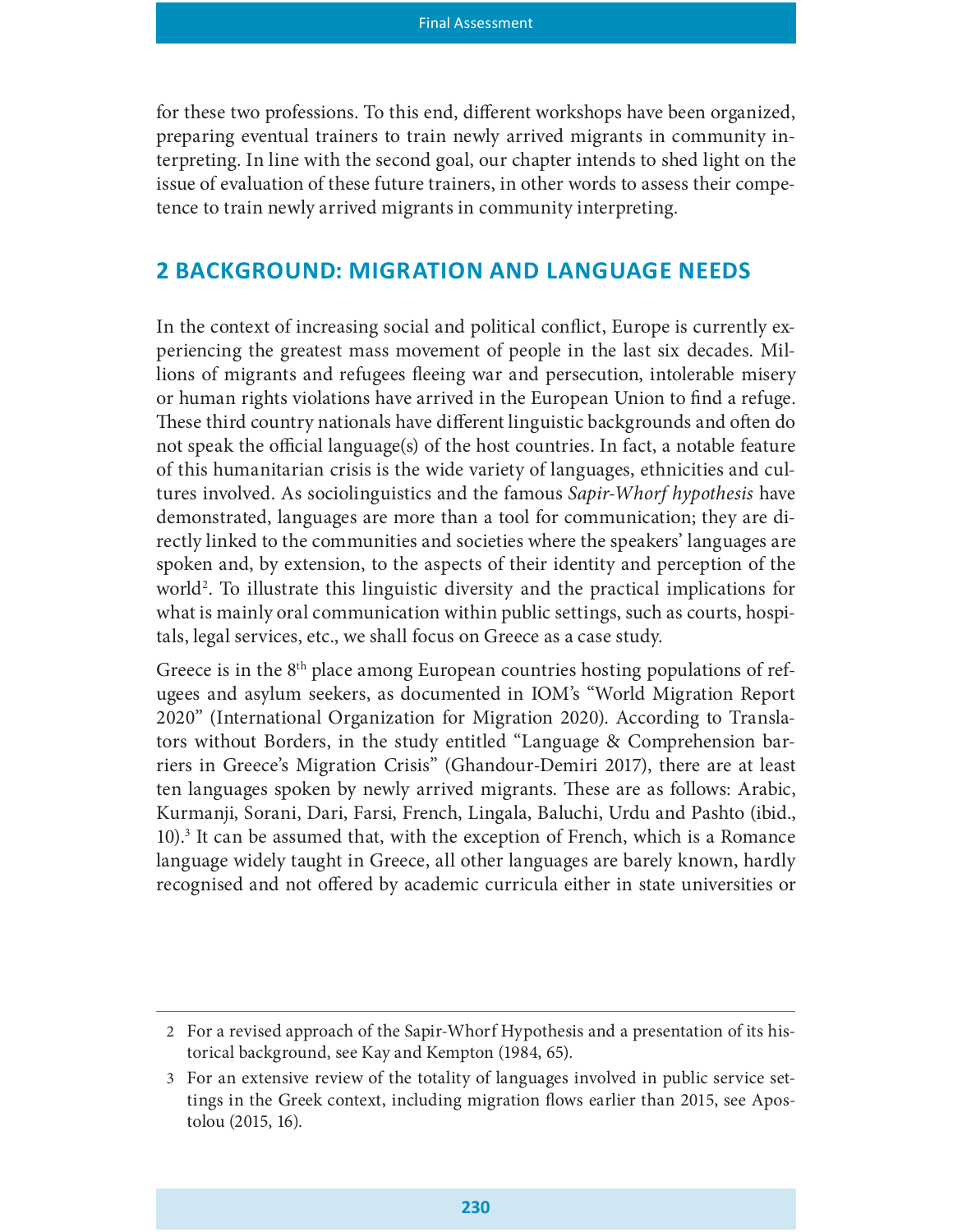private schools<sup>4</sup>. Moreover, the name *Arabic* is also used to cover many different dialects of a wide geographical area extending from North Africa to the Gulf States that makes mutual understanding between speakers almost impossible. In fact, as explained by Michael Erdman (2014) "the written language is radically different from the various dialects spoken throughout the Arab world. Such differences appear in a variety of forms: pronunciation, vocabulary, syntax, and tenses of verbs". The question that arises is how this situation can be remedied at administrative and communication levels. One solution adopted, quite hastily in many cases, is the use of community interpreters (CIs). CIs working in Greece tend to be native speakers of one of the languages in question and they may also master some dialects of their country of origin; their knowledge of Greek is not always a prerequisite, because they often use English as a working language. They offer interpreting services to public institutions, such as hospitals, police departments, public offices, and in this way ensure migrants equal access to health and legal services in the host country.<sup>5</sup> In the next section we will present the main theoretical tools used in our chapter.

## 3 THEORETICAL FRAMEWORK

First, it is important to provide a definition of the main concept used here, i.e. that of a "community interpreter", as literature contains a multitude of terms to describe overlapping professions. The theoretical approach we adopt in this regard is mainly based on the contribution to this subject by Nike K. Pokorn and Tamara Mikolič Južnič (2020). Then, we will clarify related terms such as healthcare interpreter and medical interpreter. Finally, the notions of assessment and evaluation will be presented and analysed.

#### 3.1 COMMUNITY INTERPRETER PUBLIC SERVICE INTERPRETER

As stressed by Pokorn and Mikolič Južnič (2020, 86), there is "terminological fuzziness" produced by the use of a multitude of terms with overlapping meanings, such as "intercultural mediator", "cultural mediator", "language and integration mediator", "community interpreter", "public service interpreter" and many others, to describe different professionals providing mediation/interpreting services in a variety of Western countries and responding to completely different needs in diverse settings. For instance, such services can be used by new

<sup>4</sup> It should be stressed that this particular situation does not concern Greece alone; as suggested by Giambruno (2014, 180), "Linguistic diversity is a reality in every EU Member State.  $\left[ \ldots \right]$  The EU lists some 60 indigenous regional or minority languages spoken by as many as 40 million people." Furthermore, many of these languages are not included in academic programmes and there are no professional interpreters available for them.

<sup>5</sup> For further details about their role and status in Greece, see TRAMIG, 2019a.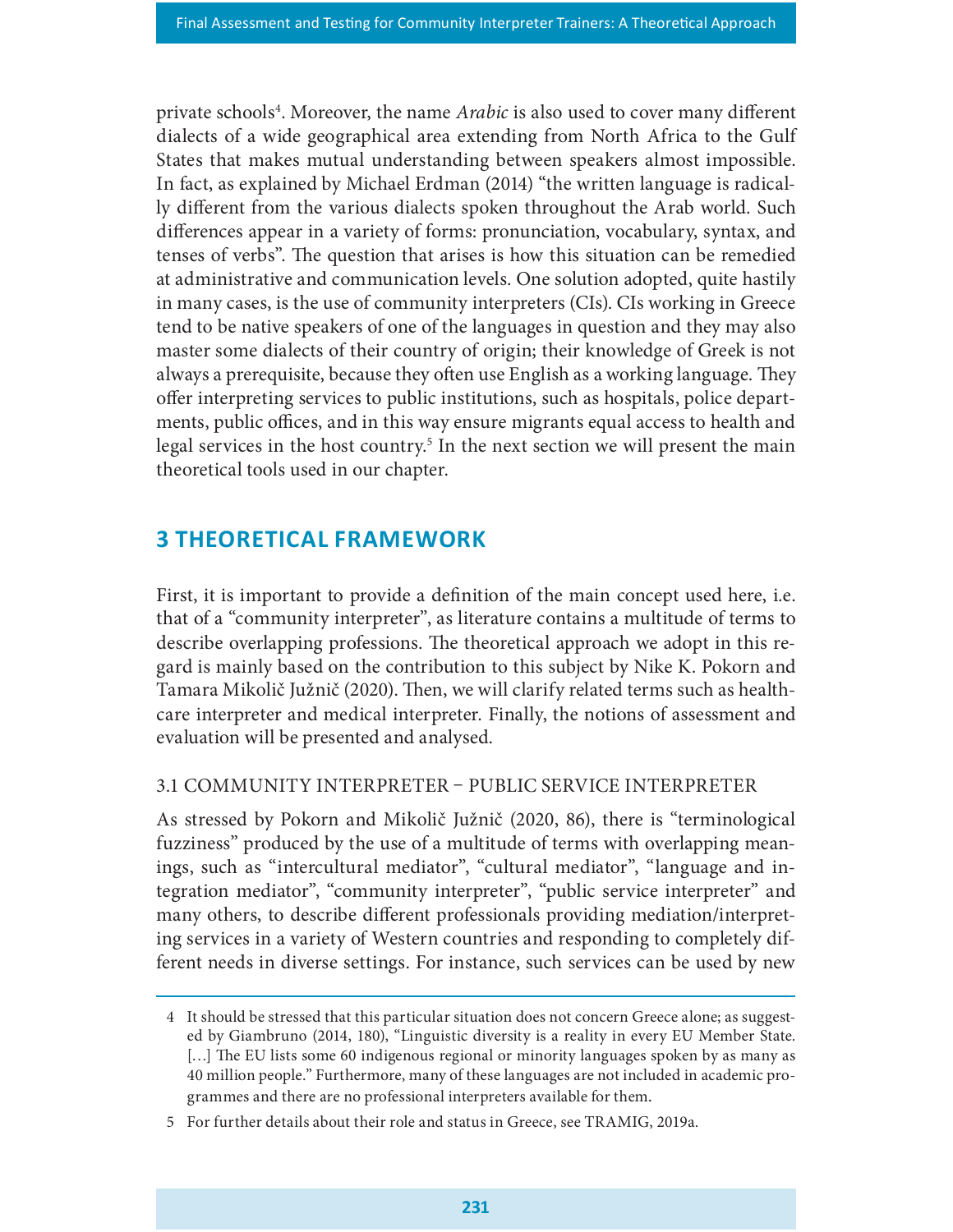migrants or asylum seekers in countries with comparatively limited history of receiving immigrants, such as Greece or Italy, or can be addressed to second or third generation migrants, in countries having long-standing multicultural, multilingual communities, such as the USA or the UK. Furthermore, these terms usually cover different strategic policies and funding mechanisms. This terminological fuzziness is perpetuated by the fact that these points of view are expressed by scholars of different fields with apparently little interaction between them, thus intensifying misunderstanding. In fact, as noted by Pokorn and Mikolič Južnič, many of the problems related to the confusion in the roles and responsibilities of community interpreters and intercultural mediators result from "distorted definitions of the interpreter's competences and performance, conceptual confusion in the research literature, and mismatched expectations of language services consumers" (2020, 80).

According to ISO 13611:2014, Community Interpreting is "oral and signed communication that enables access to services for people who have limited proficiency in the language of such services". In particular, it enables them to: a) access services provided by public institutions, b) access services provided by healthcare institutions or human and social services,  $c$ ) participate in different events organized by faith-based organizations, and d) access help in emergency situations. This definition is similar to the one proposed by Jahr et al.  $(2005, 28)$ , according to whom "Public Service Interpreting is used to describe interpreting that enables professionals like lawyers and physicians to hear, inform and guide their clients or patients, despite language barriers" (cited in Skaaden 2016, 3). Although both definitions may seem quite similar, they approach the subject from different angles. In fact, the definition of public service interpreters focuses on the needs of professionals while doing their job, while the definition of community interpreter puts emphasis on people with limited language proficiency. In our paper, both definitions are taken into consideration.

Furthermore, our research focuses on CIs working in healthcare environments, as this focus is in line with the goals set by the TRAMIG project and reflects the current needs of newly arrived migrants in Greece.

#### 3.2 HEALTHCARE INTERPRETER MEDICAL INTERPRETER

Two other terms that need further clarifications are 'healthcare interpreter' and 'medical interpreter'. Following the definition of Martín and Phelan (2009, 2):

"Medical interpreting is the provision of interpreters in healthcare. Patients who are not proficient in the language of the country where they live often depend on family members and friends to act as interpreters for them when they access healthcare but this raises issues relating to confidentiality and also to the accuracy of the information being conveyed by people who are doing their best to help but are not trained interpreters." (Emphasis added.)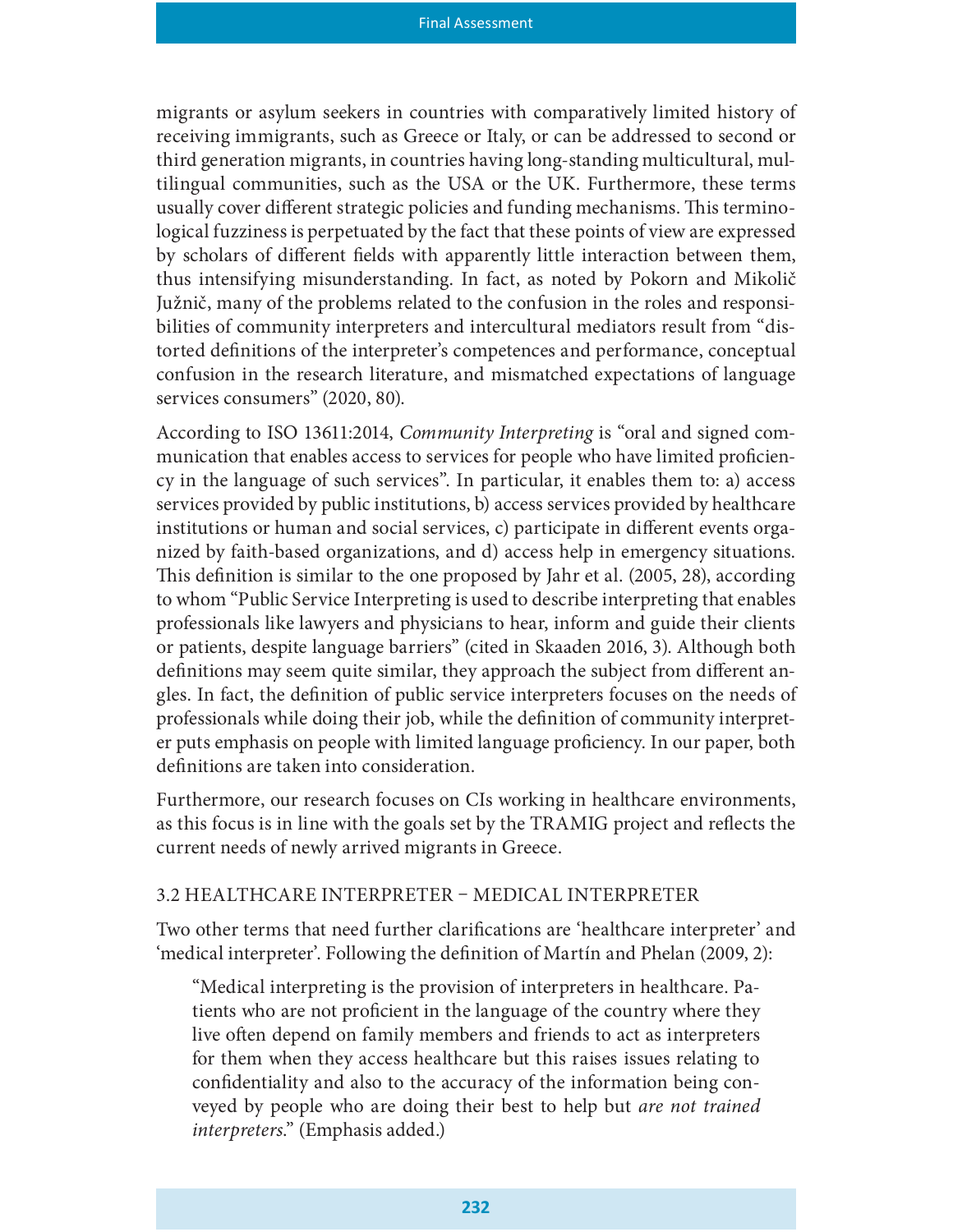What is interesting in this definition is the reference to prior and somehow structured training experience by the interpreter. In fact, as explained by the authors, relatives, friends or children helping patients with their language needs are by no means trained to do so.<sup>6</sup>

Moreover, in the United States the term "Healthcare Interpreter" designates interpreting, regulated by the US federal government's "National Standards for Culturally and Linguistically Appropriate Services (CLAS) in Health and Health Care", aiming at providing linguistically appropriate services to limited English proficient (LEP) patients (OMH 2013). These services can include in-person interpreters, bilingual staff, or remote interpreting systems such as telephone or video interpreting, as well the translation of written materials or signage, sign language, or braille materials (OMH 2013, 76). Besides, as stressed by Refki et al. (2013, 74), "[t]he use of untrained interpreters in a medical encounter has serious implications" and may lead to "ineffective communication", i.e. patient misunderstanding of treatment, misdiagnosis, patient's poor decision making, or even fatal medical errors that may also lead to an increase of healthcare costs. A crucial element in healthcare interpreting is the understanding of medical terminology as the "[l]ack of knowledge of medical terminology signicantly reduces the ability to communicate information effectively" (Refki et al., 2013, 74).

#### 3.3 ASSESSMENT VS. EVALUATION

The meaning of the concepts of assessment and evaluation is often presented ambiguously, since in the literature on education, the two terms are often used interchangeably. In an effort to find their semantic boundaries, it could be said that there is a tendency to associate assessment with measurement, whereas evaluation is associated with an overall judgment and decision-making expression (Association of Language Teachers in Europe 1998; Bachman 1990; Davies et al. 1999; Richards, Platt, and Platt 2002; Sax 1997). This perspective permits the conclusion that evaluation includes assessment, or better, that assessment comes as a consequent step of a global procedure. Within this semantic approach, Sax (1997, 21) defines evaluation as "a process through which a value judgment or decision is made from a variety of observations and from the background and training of the evaluator". In other words, according to this definition, evaluation requires an organised set of data, composed through an observation procedure. The information that is elicited from such an evaluation allows for a judgment concerning the value of an object or the decision making required, according to

<sup>6</sup> It goes without saying that the use of family members as interpreters, and especially children, may disrupt the family balance or cause psychological trauma in children, resulting from extraordinarily stressful events. Furthermore, the notorious Victoria Climbié case is a good example of how important it is to have non-family members in CI (for further details, see Apostolou 2016).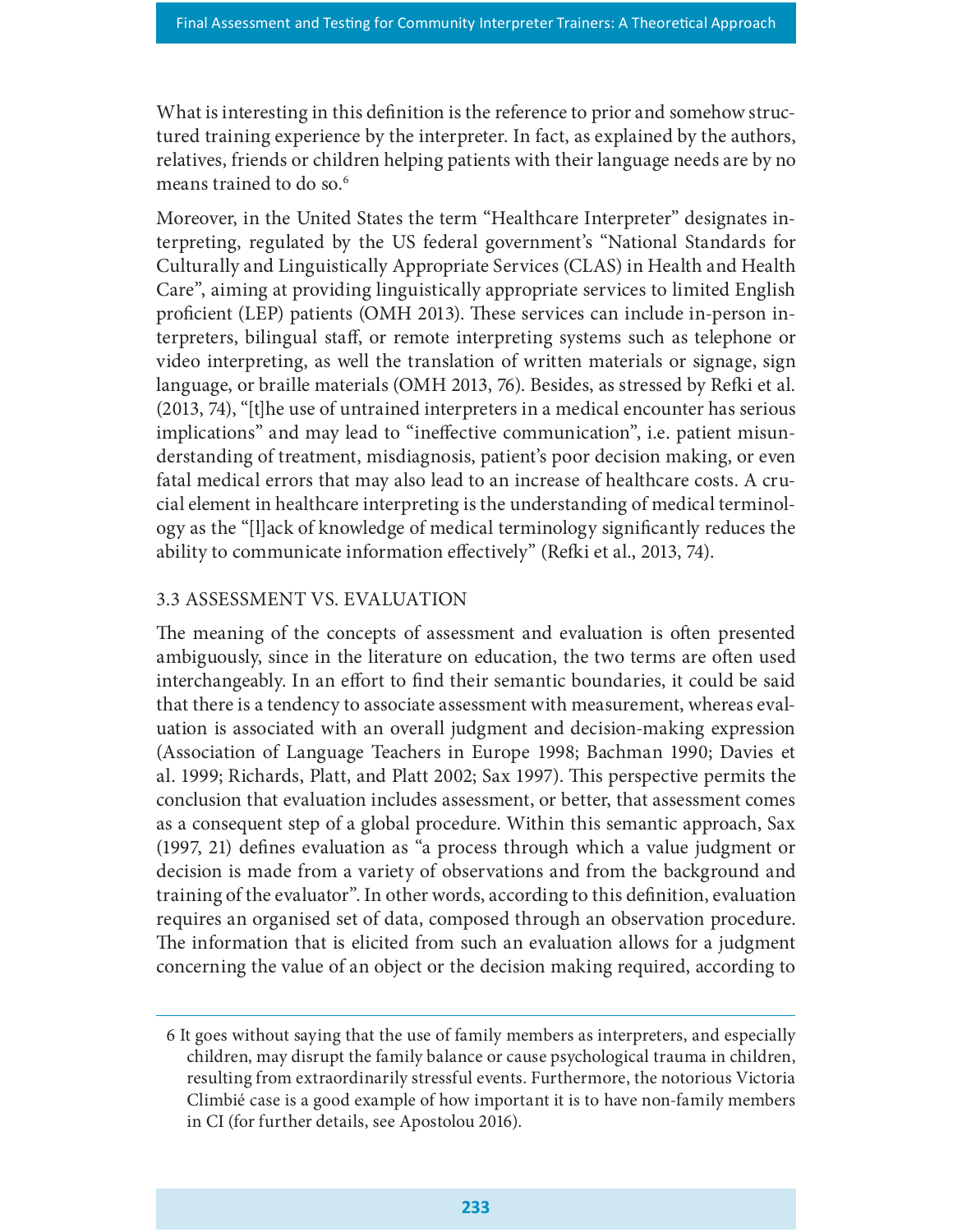the need of an institutional framework. Another important point of this definition is the emphasis laid on the evaluator's background and training. Every evaluation inevitably involves the personal characteristics and stances of the evaluators, even when they use detailed and adequately described criteria. Since every evaluation is subjective there is a need for setting up measurable and accurately specified qualitative criteria. The assessment procedure can provide the data and information needed for an evaluation (Mohan 2016). In this sense, we can define assessment as the measurement of the ability of a person, the quality or success of a training course, or the compliance of a person's outcome with certain standards or requirements (Bachman 1990; Bergan and Dunn 1976; Richards et al. 2002; Sax 1997; Thorndike and Thorndike-Christ 2010). Although measurement procedures tend to have a strictly quantitative dimension, the assessment of a training course or a translational output is "embedded in a cultural setting and address[es] social purposes both stated and implicit. Assessments communicate values, standards, and expectations" (Mislevy, Steinberg, and Almond 2003). According to this point of view, every assessment has to transmit valuable information to the evaluee, taking into account the social context of the assessment and the underlying aim of the evaluation praxis, which is the satisfaction of social needs, both on a collective and individual basis. The social context of assessment denotes the specific situation of the data gathering, meaning the circumstances under which the assessment is implemented. For instance, interpreting the statement of a migrant in a refugee centre implicates psychological, personal, situational, and sometimes political variables, affecting the linguistic input and even the target language output. Therefore, an assessment, especially when carried out under authentic conditions, must consider these variables and attempt to quantify their contribution to the raw data collected.

At this point, it is useful to discuss the concept of test as a modality directly related to assessment. Sax (1997, 15) defines a test as "[...] a task or series of tasks used to obtain systematic observations presumed to be representative of educational or psychological traits or attributes." Bachman (1990, 20–21), in an effort to provide a clear description of the concept, arrives at the conclusion that a test is "a measurement instrument designed to elicit a specific sample of an individual's behavior. As one type of measurement, a test necessarily quantifies characteristics of individuals according to explicit procedures. What distinguishes a test from other types of measurement is that it is designed to obtain a specific sample of behavior."

To summarize, in this chapter we understand a test to be the tool of assessment, aiming to collect data, while evaluation refers to a broader procedure, based on the assessment's outcome, which leads to decision-making as needed for a specific purpose.

In Figure 1, we can see a representation of the relationship between the three concepts.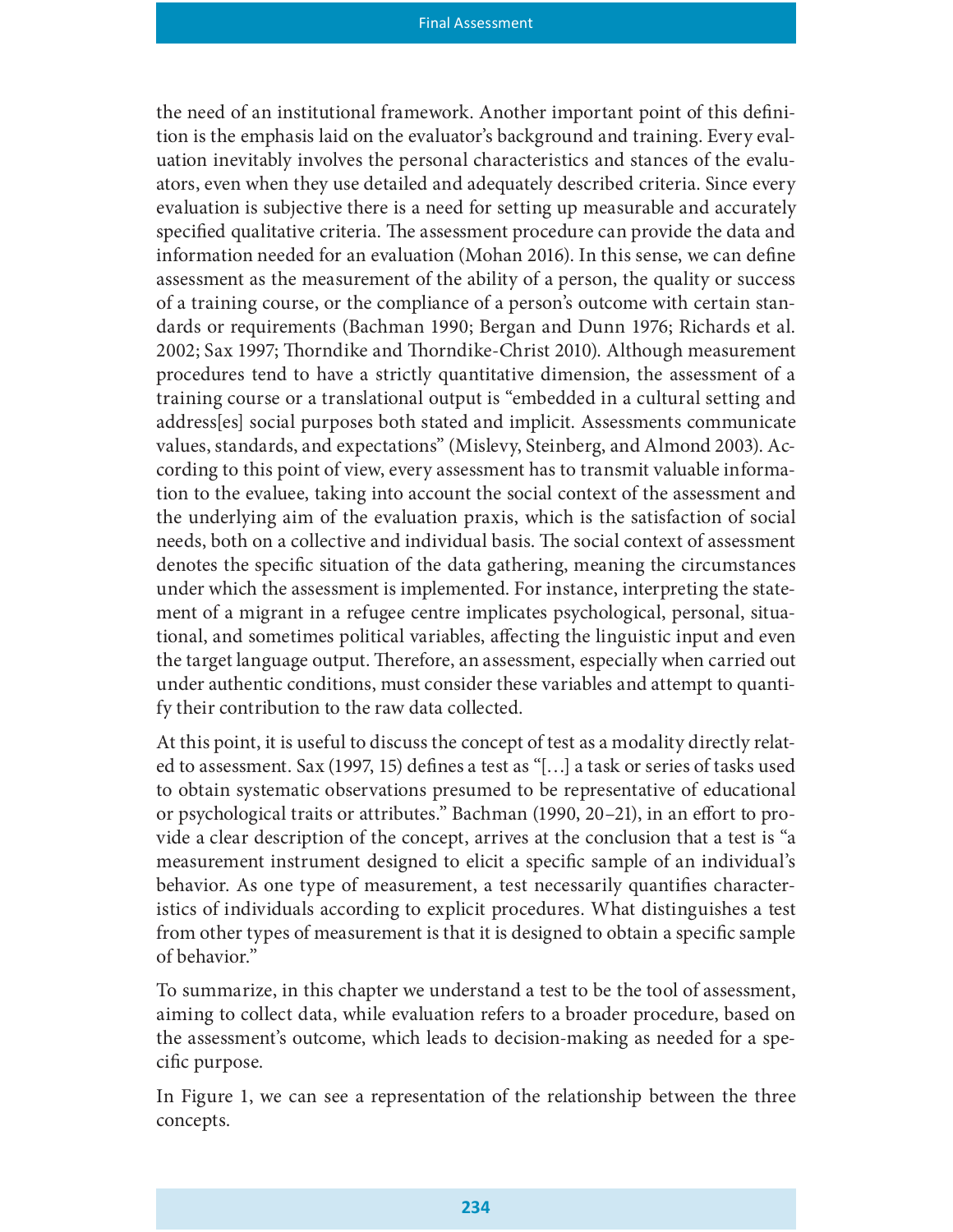

Figure 1: Evaluation concepts construct

As can be seen in Figure 1, the concepts of test, assessment and evaluation exist in a relationship of interdependence and the evaluative output feeds the social environment with information. In many cases, though, this social environment is conditioning the way the information appears in it, since norms, specific ideas and social experiences are affecting them.

The characteristics of the evaluative output most often depend on the intended type of evaluation. Usually, evaluation is divided into two sub-categories: formative and summative (Fowler 2007; Graham and Howard 2012; Han 2019; Lee 2008; Zanotti 2011). Formative evaluation aims to improve the evaluees, providing them with feedback, which can help them identify the problematic and advantageous points of their performance. In contrast, the purpose of summative evaluation is to provide information about the evaluees' achievement and to enable decision-making. In an interpreter educational setting, the focus is more on the trainees' improvement and methodological adaptation rather than on the linguistic output or generally the product of interpreting. For this reason, evaluation tends to be formative. However, when the purpose of evaluation is professional accreditation, evaluation is summative since at the end of a course there is no possibility of further improvement. As Gile states (2001, 392), the assumption is that newly-trained interpreters have to be immediately ready for professional practice.

The above dichotomy (formative/summative) gives rise to a discussion on the evaluation's focus. According to this criterion, evaluation can be divided into process and product-focused (House 2001). Process-focused evaluation focuses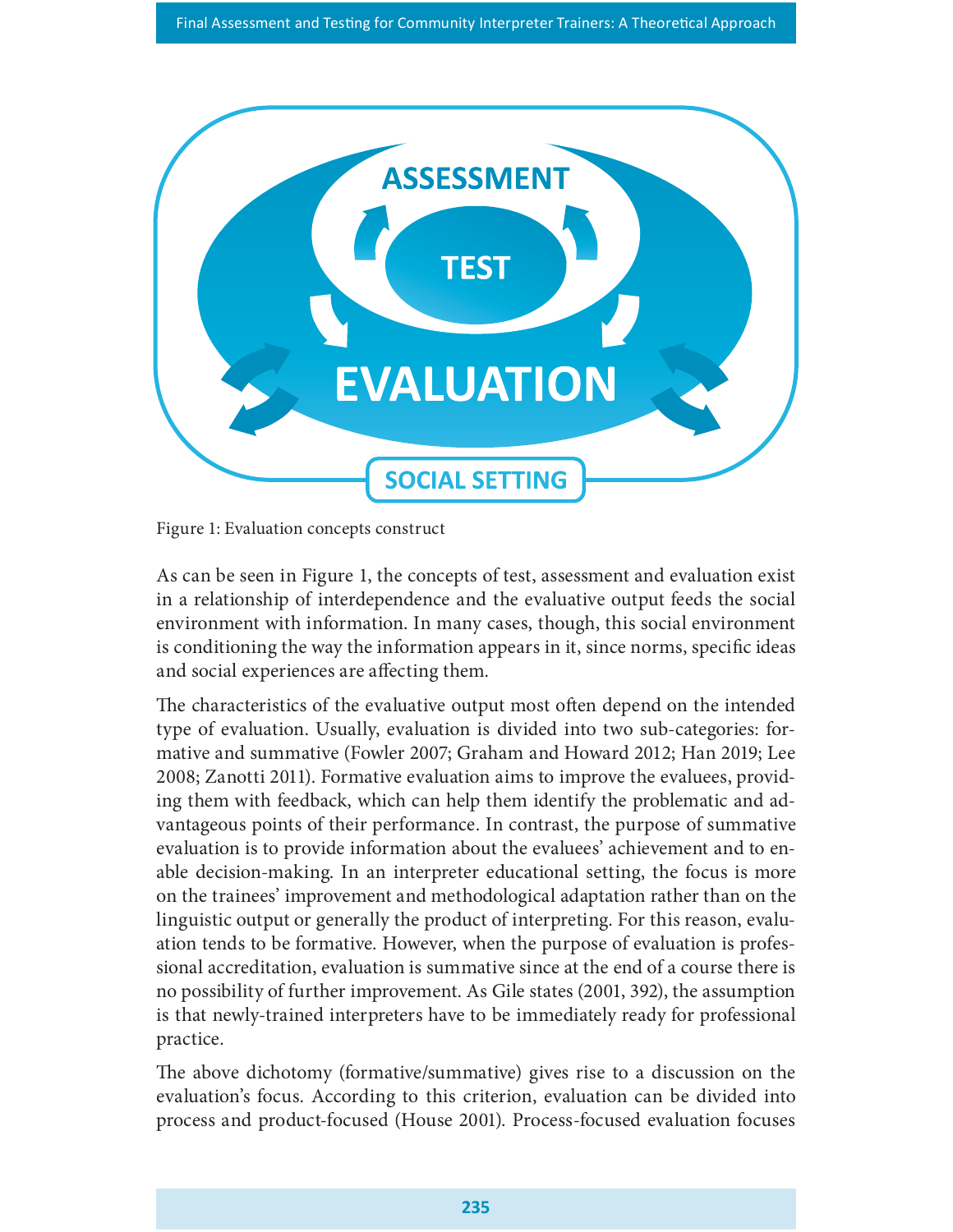on the methods and the techniques used by an agent to reach a result; in our case it depends on the way an interpreter arrives at an outcome. Product-focused evaluation examines the output of a procedure and bases the final decision on its characteristics and quality, as stated by certain professional standards or educational criteria. In the field of translation and interpreting evaluation, Larose (1998, 6) describes process-focused evaluation as evaluation that focuses on the transformation procedure of a source text into a target text, and product-focused evaluation as that focusing on the result of this transformation. This specific and discipline-oriented evaluation requires a detailed description of the transformation procedures involved in order to obtain reliable results. In the same way, the interpretation output can be evaluated on the basis of certain and well-defined criteria (e.g. linguistic, sociolinguistic, pragmatic, methodological) or required competences (see section below).

From the perspective of the agent of the evaluation, we can distinguish three main evaluation types: self-evaluation, hetero-evaluation, and co-evaluation. In the case of self-evaluation, the evaluees express a judgment about their own product quality, accuracy or progress mainly when the training is initial and the pedagogical aspect of that training is quite important for the future of the trainees and the educational programme. Although self-evaluation has been criticised for the lack of reliability (Davies et al. 1999, 177; Lew, Alwis, and Schmidt 2009, 138), a large number of studies nevertheless reports high reliability of the trainee's self-evaluations and a positive impact on their progress and professional development (Andrade and Valtcheva 2009; Dejean Le Féal 2008; Fowler 2007; Logan 2015; Mcmillan and Hearn 2008; Postigo Pinazo 2008; Ross 2006).

Hetero-evaluation is carried out by one person for another, i.e., the evaluator and the evaluee are different individuals, with different levels of knowledge or skills. For example, a trainer evaluates a trainee or a customer evaluates a professional (Hurtado Albir 2015, 269; Noriega et al. 2018, 2). This means that in a hetero-evaluation, the evaluation agent could be an expert, a student or someone with no connection to the evaluees.

Co-evaluation is a collaborative practice, requiring the participation of the trainees in the evaluative procedure (Dochy, Segers, and Sluijsmans 1999): the trainees have the opportunity to assess themselves, working with the trainers or other formal evaluators (e.g. external evaluators). Hall (1995) argues that the trainees have to allow the trainers to maintain the necessary control over final assessments but that control has to be reasonable, without eliminating or limiting the trainee's contribution. Such collaboration requires a specific and clear determination of the evaluation criteria and familiarity with the evaluation methods and instrumentalities. Other studies stress the importance of collaboration between co-trainers, especially in grading and reflecting upon the results of the evaluation (Guise et al. 2017). The collaborative practices can contribute to a multidimensional evaluation approach, providing different interpretations of the assessment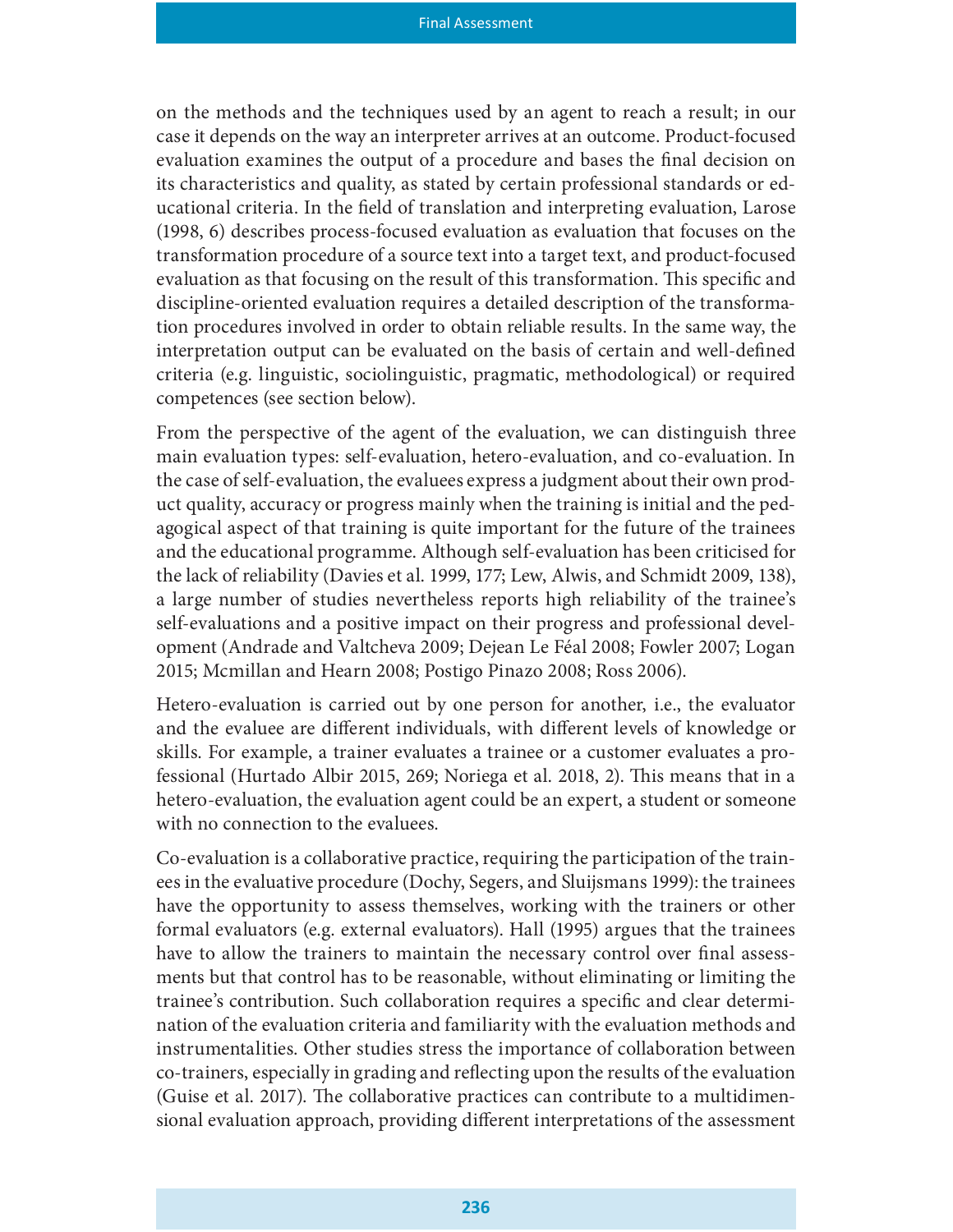data and new ideas, especially when the evaluation is formative. However, the implementation of collaboration during the evaluation process and generally in education requires a specific educational culture based on a general cooperative and synergic social perception of the evaluation agents.

The evaluation types can also be divided into quantitative and qualitative. This typology, in fact, divides the evaluation types on the basis of the category of data to be collected. When a data set is collected through measurement practices and registered in interval or ratio scales the evaluation is quantitative. Procedures using counting practices also belong to this category. The data of a quantitative evaluation are expressed in real numbers, designating quantity and not category or order (Antonopoulou, Ventouris and Tsopanoglou 2015, 153). For example, when an evaluation of interpreting counts the number of omissions, additions and substitutions, such an evaluation is quantitative. On the other hand, when the assessment seeks data expressed in words, describing or putting in order their traits, the evaluation is qualitative (Dobrovolny and Fuentes 2008). As Pöchhacker suggests (2001, 418), when evaluators check how well the audience has understood the message conveyed by the interpreter or assess the accuracy of the register (politeness) used, and express their judgment in form of a text, the evaluation is qualitative. In Dillinger's grading system for assessing the similarity between original text and interpretation (0: omission, 1: semantic change, 2: paraphrase with no change in meaning, 3: word-for-word translation), the evaluator has to use numbers to express their judgment. In fact, those numbers function as symbols, and their meaning is determined by their descriptors. Therefore, the evaluation is qualitative, despite the fact that the scale contains numbers.

Finally, a dichotomy based on a range of the criteria divides evaluation into holistic and analytical. Even if this typology is not widespread in the area of interpreter training, a considerable number of studies refer to it as a possible methodological practice (Barton Laws et al. 2004; Lee 2008; O'Brien 2016; Schäner and Adab 2000). On the one hand, when the evaluative judgment is made on the basis of the general academic, pedagogic and social behaviour of the trainee, it is called holistic. On the other hand, analytic evaluation is based on specific, well-defined, and valid criteria. Analytic evaluation is often considered more accurate and objective, but in some cases the application of a single criterion can mislead the evaluators and lead them to ignore important facets of a trainee's behaviour and overlook the overall quality of their performance and the outcome of their training.

#### 3.4 EVALUATION METHODS

The word "method" consists of the Greek words <meta> meaning "with" and  $\langle \text{odos} \rangle$  meaning "way"  $(\langle \text{u} \varepsilon \phi \rangle + \delta \delta \phi \langle \cdot \rangle)$ . As these components show, the term refers to the way a target is accomplished or a task fulfilled. In the field of educational evaluation, it appears with two main meanings: a) the approach and the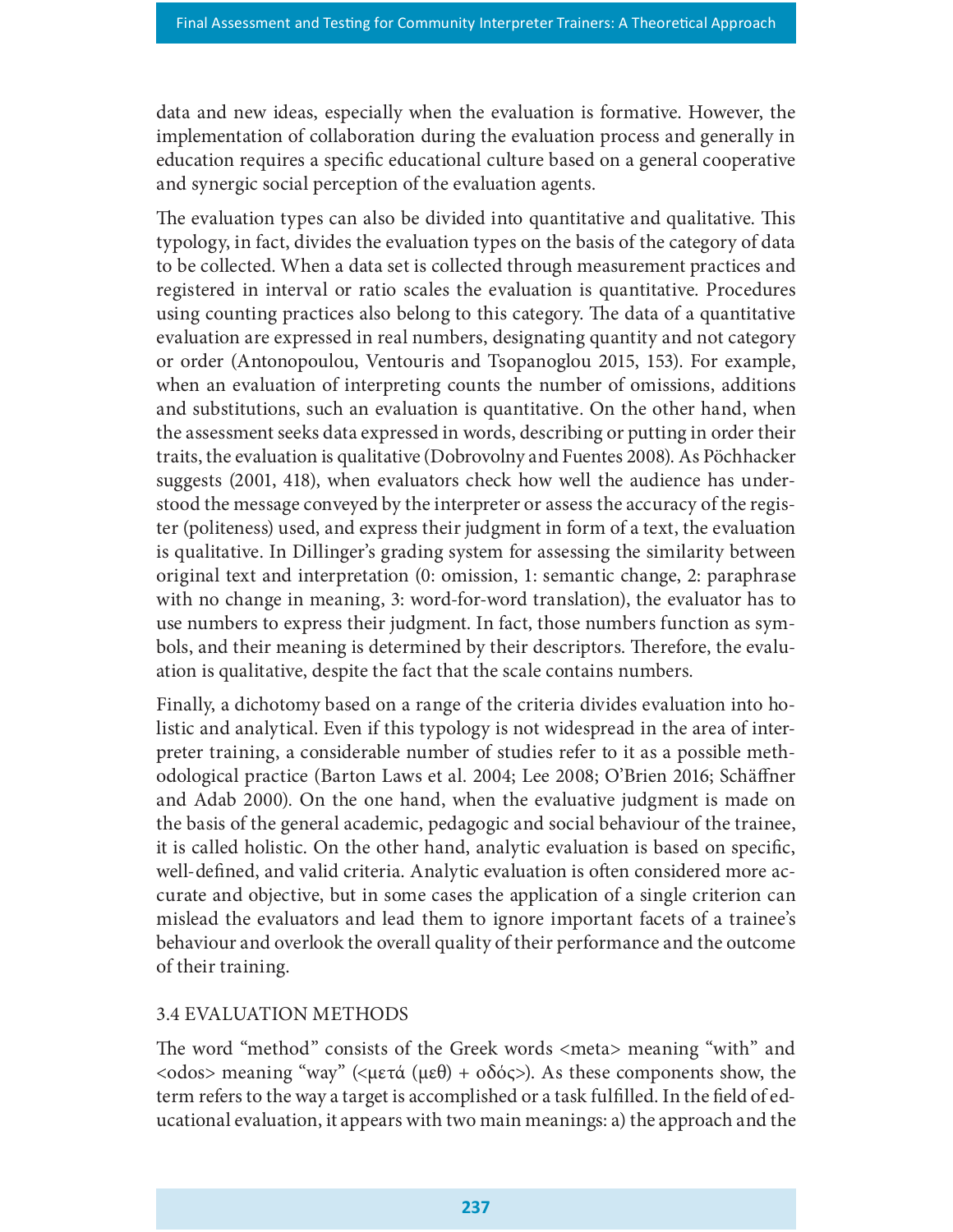specific modality for arriving at a judgment or decision-making (De Pedro Ricoy 2010; Ham 1986; Latif 2018), b) the testing practice, or test type used to seek data about the trainee's performance or the programme quality (Avalos, Pennington, and Osterberg 2013). The two meanings seem to be clearly distinctive, but in fact, they are closely related, since the test practices consist of the modalities for data collection which permit a judgment or decision-making.

Roggenbuck and Propst (in Ham 1986, 25) enumerate various methods of evaluation, the following being most relevant to CI:

- a. review by peers, experts, or outsiders representative of the target audience,
- b. self-testing devices (e.g., recording quiz boards, interactive computers, etc.),
- c. observation of audience behaviour during activities (attention, listening and viewing time, etc.),
- d. questionnaires (i.e., written self-reports of attendees enjoyment, learning, or behaviour),
- e. formal and informal interviews (i.e., verbal self- reports of attendees enjoyment, learning, or behaviour), and
- f. observation of audience behaviour after activities (i.e., behavioural responses).

Combining the methods with testing tools, according to their function, a basic typology can include the following test types:

- a. Aptitude tests, aiming to measure the tendency to respond favourably or unfavourably toward a specific stimulus, such as groups of people, institutions, individual behaviours, concepts, or objects (Davies et al. 1999; Sax, 1997). Moser-Mercer proposes a series of characteristics that can be assessed with an aptitude test, such as mother language(s) and foreign language(s) knowledge, and personality traits like stress tolerance, and resilience (Moser-Mercer 1994: 58–61).
- b. Performance tests, which require trainees to perform particular tasks, associated with a real situation (Davies et al. 1999, 144; Sax 1997, 608). The quality of the interpreting output is assessed on the basis of interpreting competence such as the knowledge of the languages and cultures involved, cognitive ability, note-taking skills, and the emotional and physical strength of the interpreter. However, it also refers to external factors, which an interpreter cannot control, such as the speaker's speech rate (Lee 2008). The development of a valid performance test re-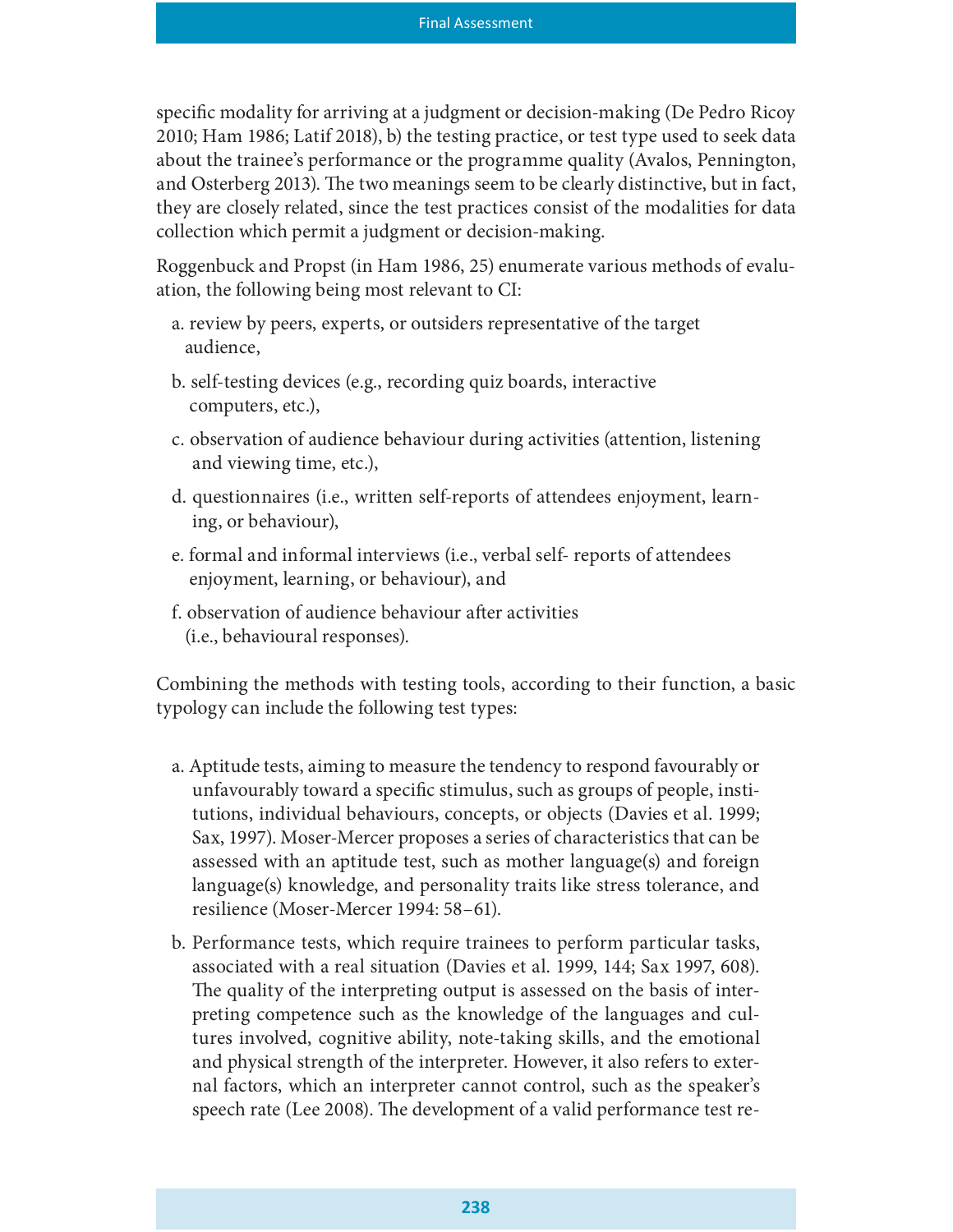quires the control of external factors and focuses on the variables which define interpreter competence. The judgment about a performance, nevertheless, implies a certain subjectivity, so the need for specific criteria establishment is also crucial in performance tests (Thorndike and Thorndike-Christ 2010, 233).

- c. Certification tests examine a candidate's ability to carry out certain tasks or to fulfil the requirements of a particular public or private institution. Han (2016, 187) claims that interpreter certification performance tests aim "to ensure that interpreters have the minimum level of knowledge and abilities required to practice interpreting in a given target domain." The interest in interpreter certification during the last 20 years is salient (Hale, Goodman-Delahunty, and Martschuk 2018; Skaaden and Wadensjö 2014; Skyba 2014), especially in the domain of healthcare interpreting (Avalos et al. 2013; Youdelman 2013). A certification test is in fact a performance test leading to the accreditation of interpreting competence, using certain, widely accepted criteria or standards. In the USA, examples of the standards used for accreditation tests can be found in California Standards for Healthcare Interpreters (CHIA 2002) and the National CLAS standards (Narayan 2001).
- d. Diagnostic tests are achievement tests used to point out specific strengths and weaknesses of the evaluees (Sax 1997, 603). More precisely, this kind of test is used to reveal the skills of the trainees or the lack of some of the required ones, in order to make a decision about their admission into a training group, the planning of training programs, or the identification of topics for which remedial support is necessary. The AIIC Training Committee claims that "a well-designed diagnostic test (which may consist of a written and an oral portion) can assess linguistic competence, general knowledge, maturity, basic code-switching ability, resourcefulness, ability to cope with stress, etc. [...]" and offer useful information about the knowledge and the competences of the trainees (in Rosiers, Eyckmans, and Bauwens 2011, 57).
- e. Progress and grading tests are intended to measure the improvement (progress) that trainees are making towards defined goals (Davies et al. 1999). This kind of test can assess the achievement of each trainee according to the aims and the objectives of a course, aiming to provide them feedback which can lead them to improvement. A progress test can also permit the assessment of a programme or a trainer. It is usually used for formative purposes, but can even serve in summative evaluation. The progress control of trainees consists of the quality evaluation of the training programme, offering the possibility of adjustments during the implementation of the training. In practical terms, a progress test is a repeated achievement test providing a rich source of information and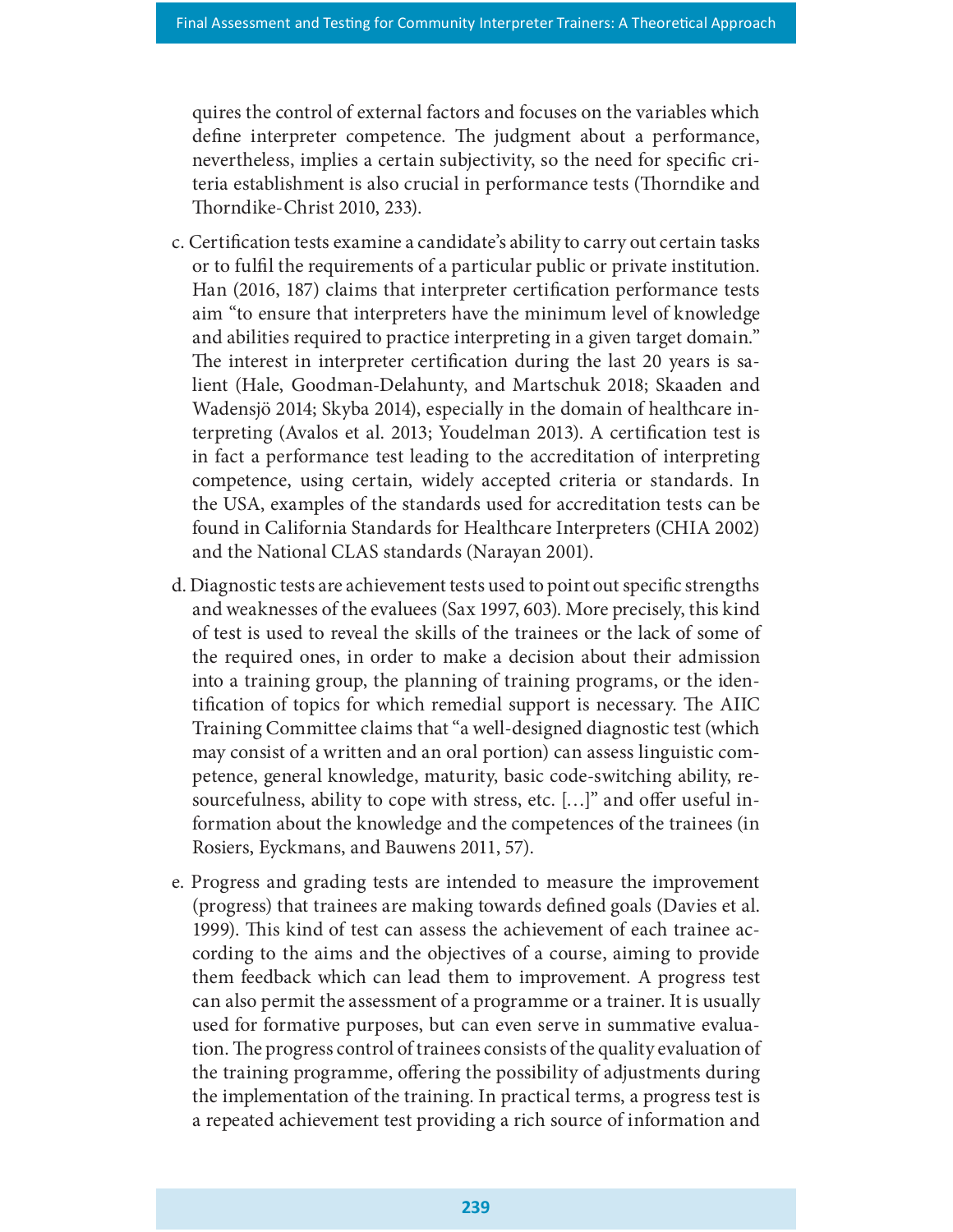fostering knowledge retention (Freeman, Van Der Vleuten, Nouns, and Ricketts 2010).

f. Criterion and norm-referenced tests. The typology is based on the frame of reference of the test, according to which a final decision is made. A criterion-referenced test is "designed to permit the interpretation of degree or state of mastery-nonmastery relevant to some instructional domain and not in relation to the comparisons of persons" (Sax 1997, 603). In this kind of test, the assessment focus is on examining if the assessee reached a standard of performance on a specific skill called for by the test tasks (R. J. Lee 1990; Nitko 1984; Thorndike and Thorndike-Christ 2010). In some cases, the expected response is prepared in a detailed way in order to allow the assessors to use it as a standard of comparison. In the case of a norm-referenced test, the judgment of each assessee's performance quality is defined by comparison with the behaviour of the other assessees who have taken the same test in the same setting (Thorndike and Thorndike-Christ 2010). More precisely, this test is designed to measure how the performance of a certain examinee or group of examinees compares with the performance of another examinee or group of examinees, whose scores are given as a norm. In addition, the interpretation of each score is made in reference to the scores of the other examinees or group of examinees (Richards et al. 2002). These types of test have advantages and disadvantages, so that their use depends on the requirements of the evaluation. In a setting where meeting certain standards is important, the choice of the criterion-referenced test is preferred. When the evaluation outcome has to rely on the characteristics of the evaluees or when a choice of a part of them is necessary for a specific reason (e.g. the recruitment of personnel for an institution), the norm-referenced test is the best choice.

As mentioned above, an important issue for effective evaluation is the setting of criteria. In the field of interpreter training, various sets of criteria based on different theories have been proposed. An exhaustive report of all the criteria proposed during the last 50 years would be beyond the aims of this chapter. However, a brief presentation of some representative examples could serve as guidelines for the CIs' evaluation planning and could help the trainers to organize properly the evaluative procedure and practice.

In the early 1970s, many scholars proposed criteria based on interpreting errors. Barik (in Bartłomiejczyk 2007, 248) introduced a sophisticated classification of "translation departures", including three basic categories: omissions, additions, and substitutions. Kopczynski expanded these categories and presented five categories of errors: a) errors of competence, b) errors of performance, c) omissions and additions, d) errors of appropriateness, and e) errors of translation (Kopczyński 1980).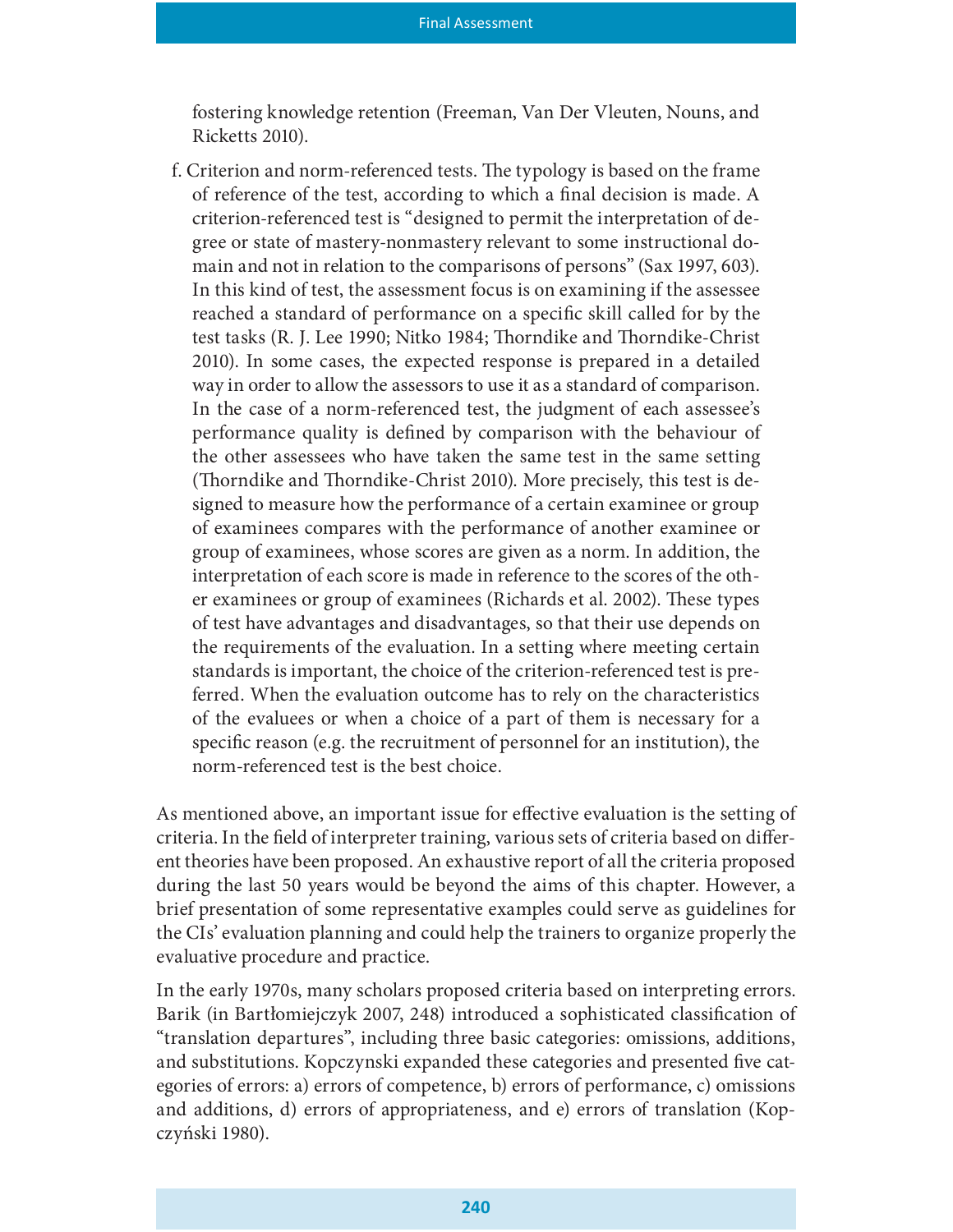Departing from the mere error analysis, Dillinger introduced a complex grading system, offering a practical tool for interpreting assessment. This grading system assesses the similarity between original and interpretation according to the following scale: omission=0, semantic change=1, paraphrase (no change in meaning)=2, word-for-word translation=3 (Dillinger 1994). Gile (1998) pursued the idea of authentic evaluation, meaning the evaluation in real or similar to real situations. For this purpose, he used a questionnaire concerning a) general quality, b) linguistic output quality, c) terminology, d) faithfulness, e) quality of voice, and f) delivery<sup>7</sup>. .

In addition to their recognition, these criteria of evaluations also received criticism. They are nonetheless practical and informative proposals, useful when there is no need for high stake examination planning.

The discussion about the assessment criteria highlights the need for a reliable and valid tool of data collection. A reliable tool leads to a consistent form of assessment. This allows the test developer to be confident that an assessee will receive more or less the same score, regardless of whether the test procedure is implemented at different times (Hughes 2003). A valid test or item of a test is the one which corresponds to a specific criterion or a set of specific criteria (Sax 1997). In practical terms, a valid test permits the assessment of the target-traits, according to its design (Bachman 1990; Hughes 2003; McNamara 2000).

The question about scoring is usually connected to the item typology. This typology can divide items into activities such as completion (e.g., cloze tests, short answer, transformation, trans-codification), selection (such as multiple choice, true-false, ordering/put-in-order, matching) and authentic ones (such as simulation and role-play). In some studies, and according to the extent of the examinee's autonomy, items are classified as either objective or subjective. The items that are marked without the use of the examiners' personal judgment are considered objective; when the marking involves their personal judgement they are subjective (Richards et al. 2002). In some cases, the involvement of the personal opinion of the evaluator is indispensable and this depends on the kind of criteria used. For example, a criterion related to the behavioural response of the evaluee (e.g. the resistance to psychological pressure) or personal characteristics (e.g. the quality of their voice) requires a rather subjective assessment but a measurable criterion (e.g. measurement of omissions, additions, substitutions) leads to an objective assessment.

We will now examine the notion of competence and its use in CI trainers' evaluation.

<sup>7</sup> See also Gile 2001.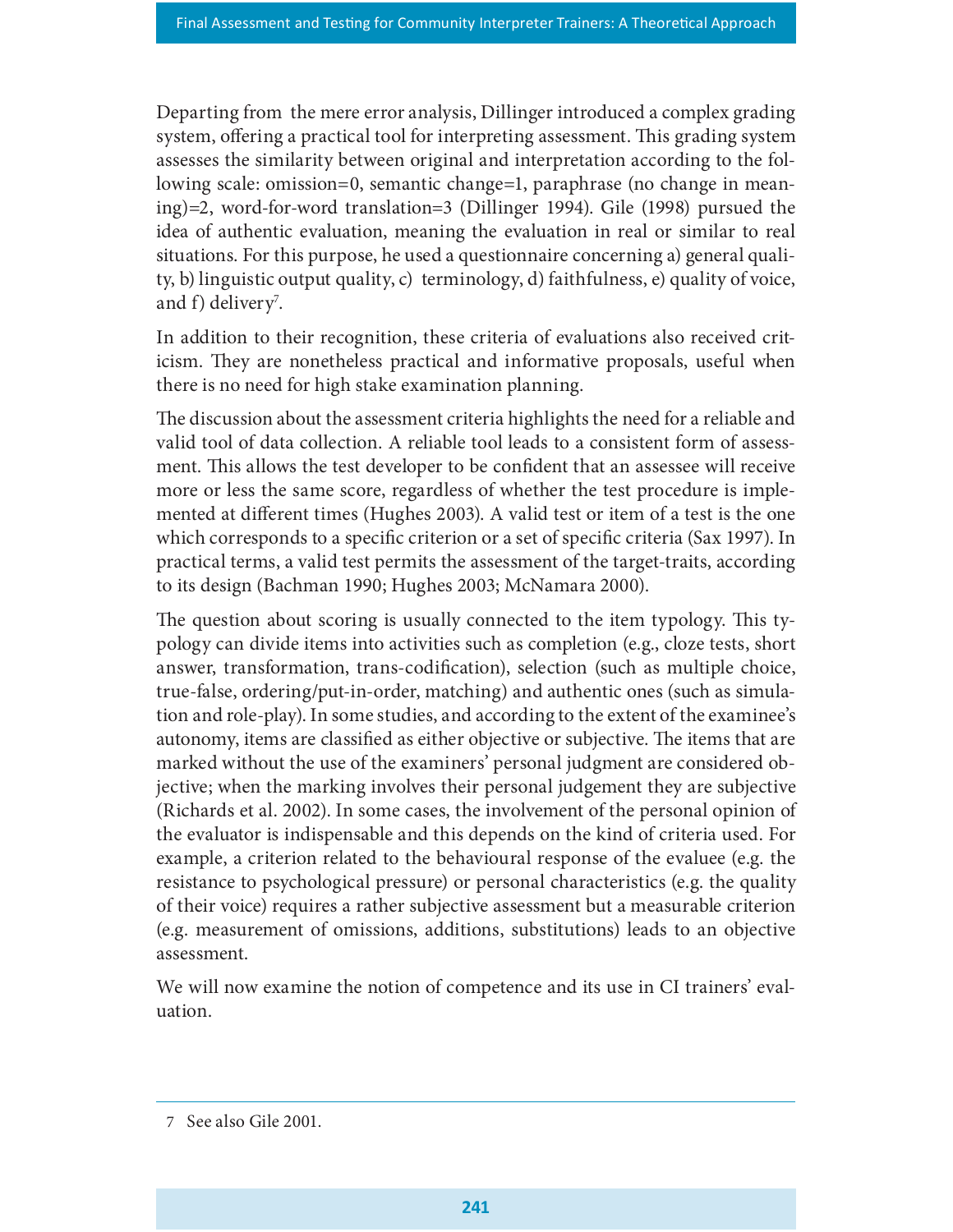#### 3.5 REQUIRED COMPETENCES FOR CI TRAINERS AS EVALUATION CRITERION

In order to understand the notion of competence, the Dictionary of Education and Assessment in Translation and Interpreting Studies (Dastyar 2019, 51–62) should be consulted. As explained in this reference book, the term competence "generally refers to a set of quality components and skills required to perform a certain type of activity". This general definition coincides with the one found in the glossary provided by Cedefop (2009), where competence is defined as the "[a]bility to use knowledge, skills and personal, social and/or methodological abilities, in work or study situations and in professional and personal development."

In Interpreting Studies, competence may include different elements, which may differ according to the approach adopted. For Setton and Dawrant (2016, in Dastyar 2019), the basic components should be language, knowledge, skills and professionalism (known through the initialism "LKSP"). Furthermore, Setton (2006) proposes the following three-levelled competence scale, which is classi fied in relation to an interpreter's experience: 1) potential competence, for novice trainees, 2) basic competence, for recent graduates and 3) all-round professional competence for long-standing experts.

In our chapter, we propose a CI trainer's assessment methodology based on competences required for CI trainers. For this purpose, we will first combine and summarise different approaches analysing competences of Healthcare Interpreters and/or Community Interpreters. Our research takes into consideration several documents, such as: a) "Core Competencies for Healthcare Interpreters" (Refki et al. 2013); b) National Standard Guide for Community Interpreting Services (Healthcare Interpretation Network 2007) and c) "National Standards of Practice for Interpreters in Health Care" (National Council on Interpreting in Health Care 2005).

Subsequently, the results of this summary will be compared to the Competences of the Trainer of Community Interpreter working document produced by the TRAMIG project (2019). Our final goal is to distinguish between the very "basic" competences that are required from the totality of approaches and the additional or "advanced" competences.

In the appendices, a table combining the competences required for Healthcare Interpreters and Community Interpreters is provided (Table 1). In that table, we have tried to categorize competences as concepts, based on their definition. For instance, in the  $8<sup>th</sup>$  category the same concept, i.e. "[...] render the message without omissions, additions or substitutions [distortions]" can be found with three different denominations, i.e. "language", "accuracy", and "interpreting competence". Furthermore, all categories of competences are not equally represented in this table, for example the competence under the name "General Requirements" (Re£i et al. 2013: 81–82), which is in fact the knowledge of the interpreter of the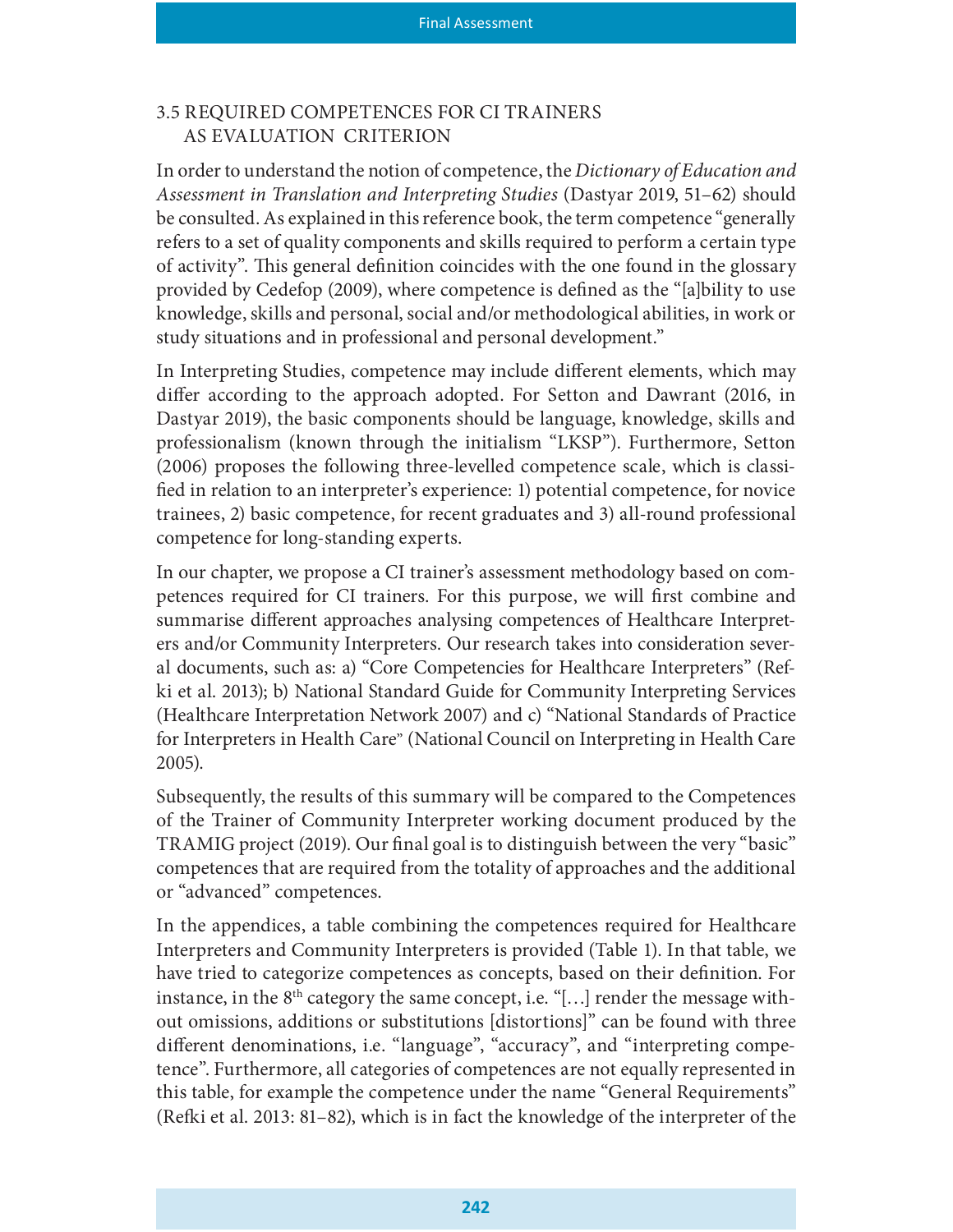institutional context in which they work, is not mentioned in any other document as a prerequisite.<sup>8</sup> Finally, it should be noted that competences found in Table 1 are not classified by order of importance, but as they appeared in our readings.

The common competences observed in all three documents are:

- 1) interpreting competence (also called "accuracy" and "linguistic competence"), which consists in rendering all messages accurately and completely, without adding, omitting or substituting;<sup>9</sup>
- 2) medical terminology competence (also called "Research and Technical Competence" and "Professionalism"), which consists of knowledge of medical terms and ability to be prepared for new assignments as far as documentation is concerned;
- 3) the competence to understand the interpreter's role and responsibilities, which underlies notions such as Advocacy and Transparency of the Healthcare/Community Interpreter.

Furthermore, two competences are found in documents  $A$  and  $B$  – confidentiality and impartiality (3rd competence) and "cultural knowledge", also referred to as "cultural awareness" (7<sup>th</sup> competence).

If we now turn to the competence model proposed by the TRAMIG project for Trainers of CI (Appendices, Table 2), it includes five categories of competence:

- 1) field competence, in which knowledge of the professional field, knowledge of standards as well as interpreting skills are mentioned;
- 2) interpersonal competence, in which 15 abilities are included, mainly related to the teaching competence of the trainer (for example, ability to teach ethics, ability to teach time and resource management, ability to teach stress management, etc.);
- 3) organizational competence, which refers to the ability of the trainer to design course modules, a curriculum or a syllabus, based on the needs and expectations of the students/trainees;
- 4) instructional competence, which concerns the teaching ability of the trainer (i.e. how to specify tasks, how to encourage or motivate students, how to explain, etc.);

<sup>8</sup> One plausible explanation for this difference may be the fact that the other two guides address professionals who already work in healthcare.

<sup>9</sup> In our opinion, this definition constitutes an inaccurate representation of what interpretation actually is or should be, since omissions, additions or even substitutions can, in many cases, be entirely warranted or even required, but a deeper analysis of our point falls outside the scope of this chapter.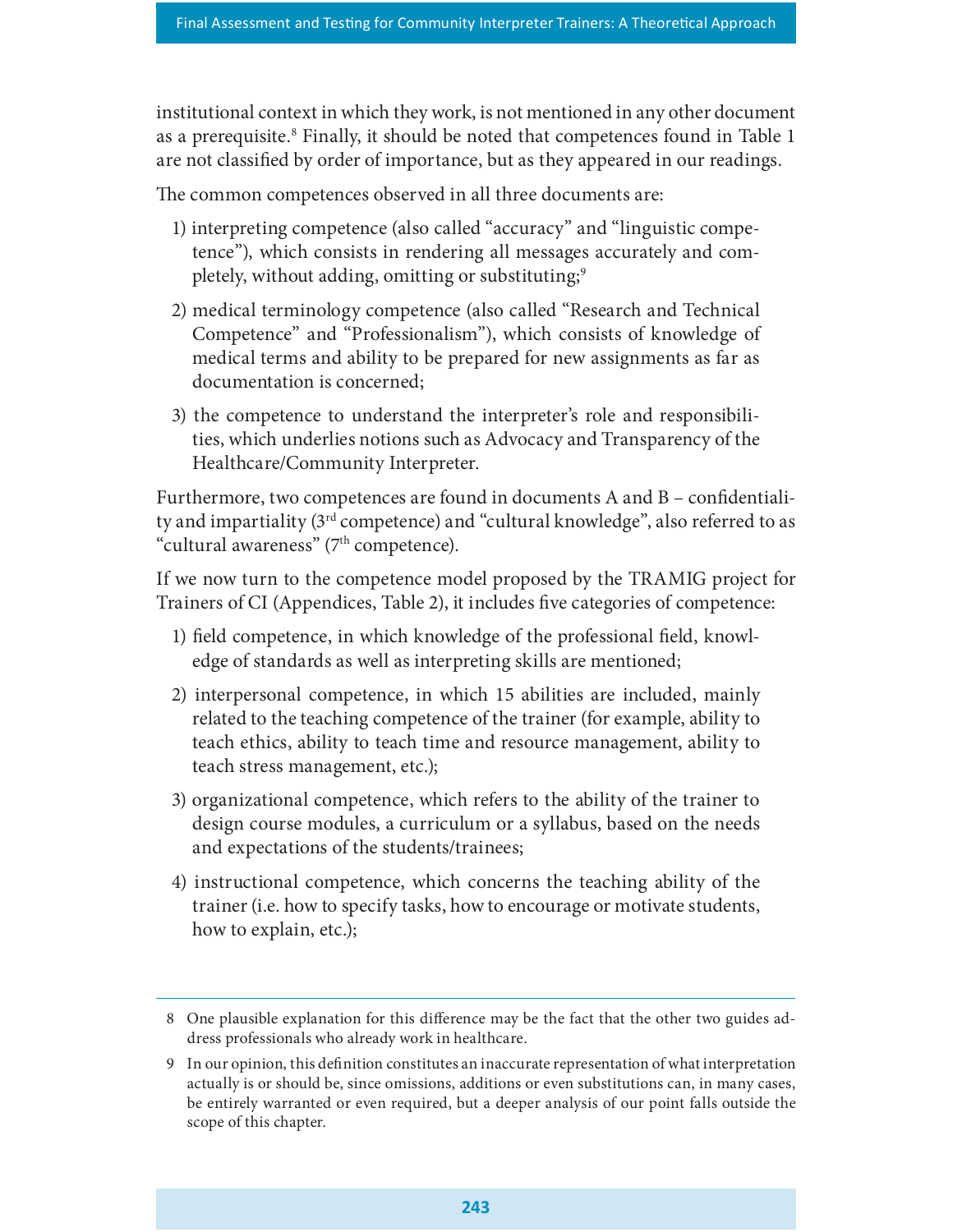5) assessment competence, which is the competence related to the ability of the trainer to define assessment methods and criteria, to assess students/ trainees or to adapt the curriculum to the results of evaluation, etc.

It can be noted that the TRAMIG competence model is education-centred, as four out of five competences concern the teaching process (design, delivery and assessment of the teaching), yet, at the same time, the model presumes various abilities of interpreting, knowledge of ethics and understanding of the actual setting in public services. One could argue that it is an ambitious and even demanding profile, especially if we consider the actual, sometimes faulty and uncertain settings in which community interpreting takes place, i.e. the difficulty to find migrants with a good knowledge of the working languages or the lack of standardization and the definition of CI's role, especially in countries such as Greece. However, it is exactly within this perspective that the model proposed by TRAMIG could be very useful, as it could provide a general framework for future standardization of the profession within EU member states. In this way, trainers could gradually acquire all these competences, starting from "basic" level and moving on to more "advanced".

If we compare the two tables, the common competences represented in all of the approaches are those called "field competences" in the TRAMIG project document. These include competences related to the profession of CI; knowledge of the existing standards and codes of ethics, and interpreting skills in working languages. We believe that these very basic competences could be the object of formative assessment and grading tests during the training period, and that all competences related to teaching skills and abilities, such as planning, organization and delivery of the teaching, assessment, etc. – considered "advanced level competences" – could be the object of a final/summative examination after a longer training period.

#### 4 DISCUSSION

To conclude, assessment and evaluation are not mechanical processes performed without internal reasoning. On the contrary, both assessment and evaluation are related to the learning procedure and its ever-changing needs, to the criteria set each time or to the specific competences required by the trainees.

In the case of CI trainers, and in particular in the Greek context, the lack of institutional framework and the proliferation of competing terms and roles, the absence of an academic curriculum along with the emotionally charged situations in which CI are asked to work are some of the reasons underlying the need for a theoretical framework and a coherent methodology. In this sense, we have attempted to stress the advantages and practical features of different approaches, in order to offer a general and manageable tool.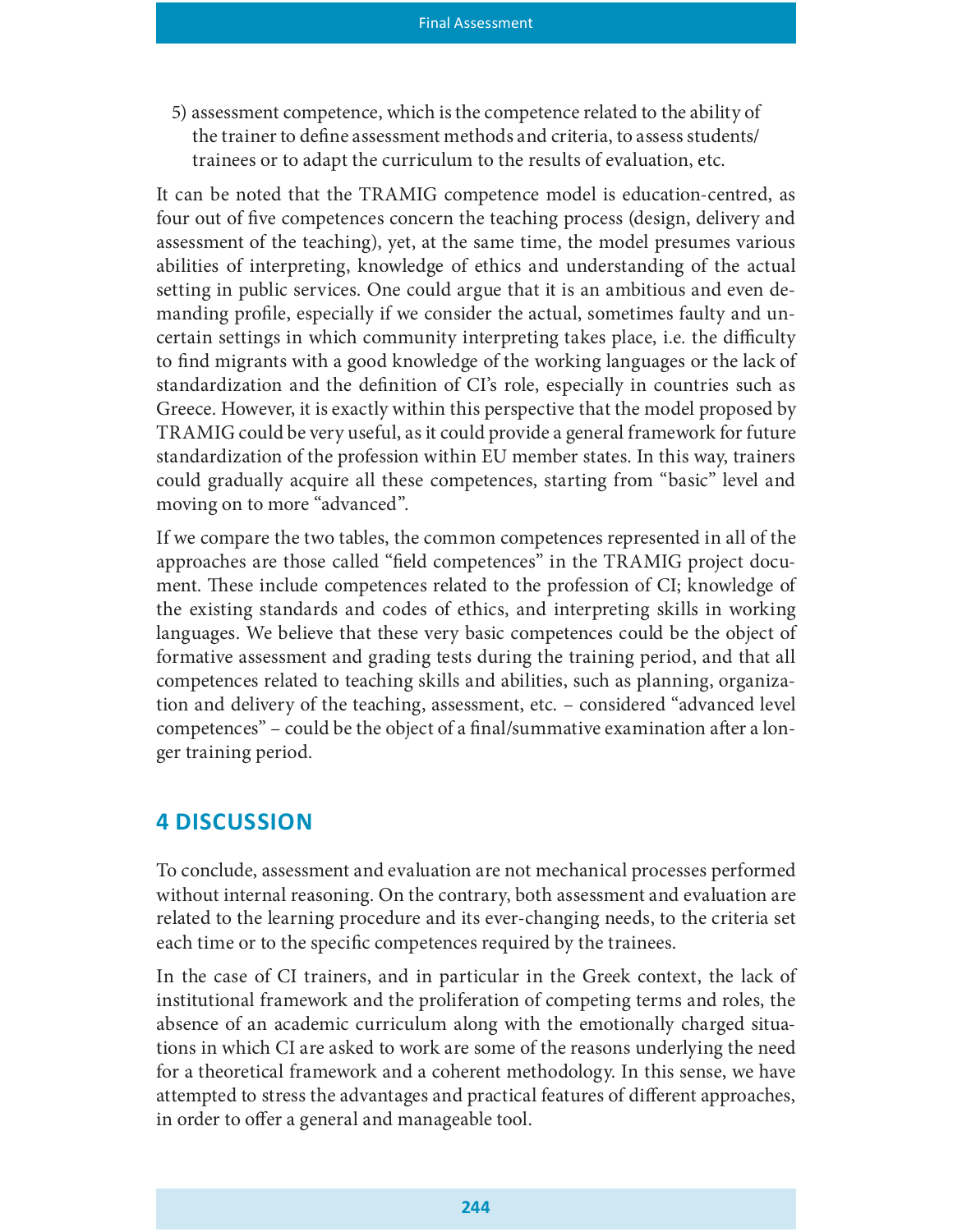In our chapter, we introduce the distinction between basic and advanced competences as a key element of assessment. Basic competences could include interpreting skills, knowledge of standards and ethics, and understanding of the special conditions during community interpreting, whereas advanced competences comprise teaching competences of the trainer, abilities to design course modules, a curriculum or a syllabus, or to assess the trainees. These competences are by no means considered less important, but in a chronological learning curve, they are following the basic competences.

Therefore, in our opinion, a final assessment should not be summative alone. It is for this reason that we propose the use of formative assessment during the training period, which tests basic competences, while at the end of the training period a final assessment could be given. Even in its final form, the evaluation should serve formative aims and give feedback to the stakeholders related to the trainee's improvement in the near or mid-term future. It should also provide an outline of the programme, the trainer's ability to adapt to the specific needs of the training programme, and organizational matters. The evaluation planning enables us to gather information on trainees' competences and performance, and allows trainees to gain awareness of their progress. Furthermore, it encourages trainers to undertake improvement initiatives, in order to facilitate the achievement of their goals. Moreover, a clearly defined point of reference in the final evaluation is particularly valuable, since it reveals the quality of the education programme and the degree of the trainee's progress. Finally, a trainee who is supported by a training programme and not merely judged by an impersonal assessment procedure feels more secure and appreciated. This kind of assessment is to our opinion more reliable and suitable for the kind of decision-making needed in community interpreting.

## **5 FURTHER READING**

- Nike, Pokorn and Tamara Mikolič Južnič. 2020. "Community interpreters versus intercultural mediators. Is it really all about ethics?" In Translation and Interpreting Studies, 15:1, 80–107.
- This article gives a clear-cut and thoroughly documented presentation of the differences existing in the professions of community interpreter and intercultural mediator. Very useful for understanding the special training needs of each profession and the different roles involved.
- Pöchhacker, Franz. 2001. "Quality Assessment in Conference and Community Interpreting." 410 Meta, XLVI 2.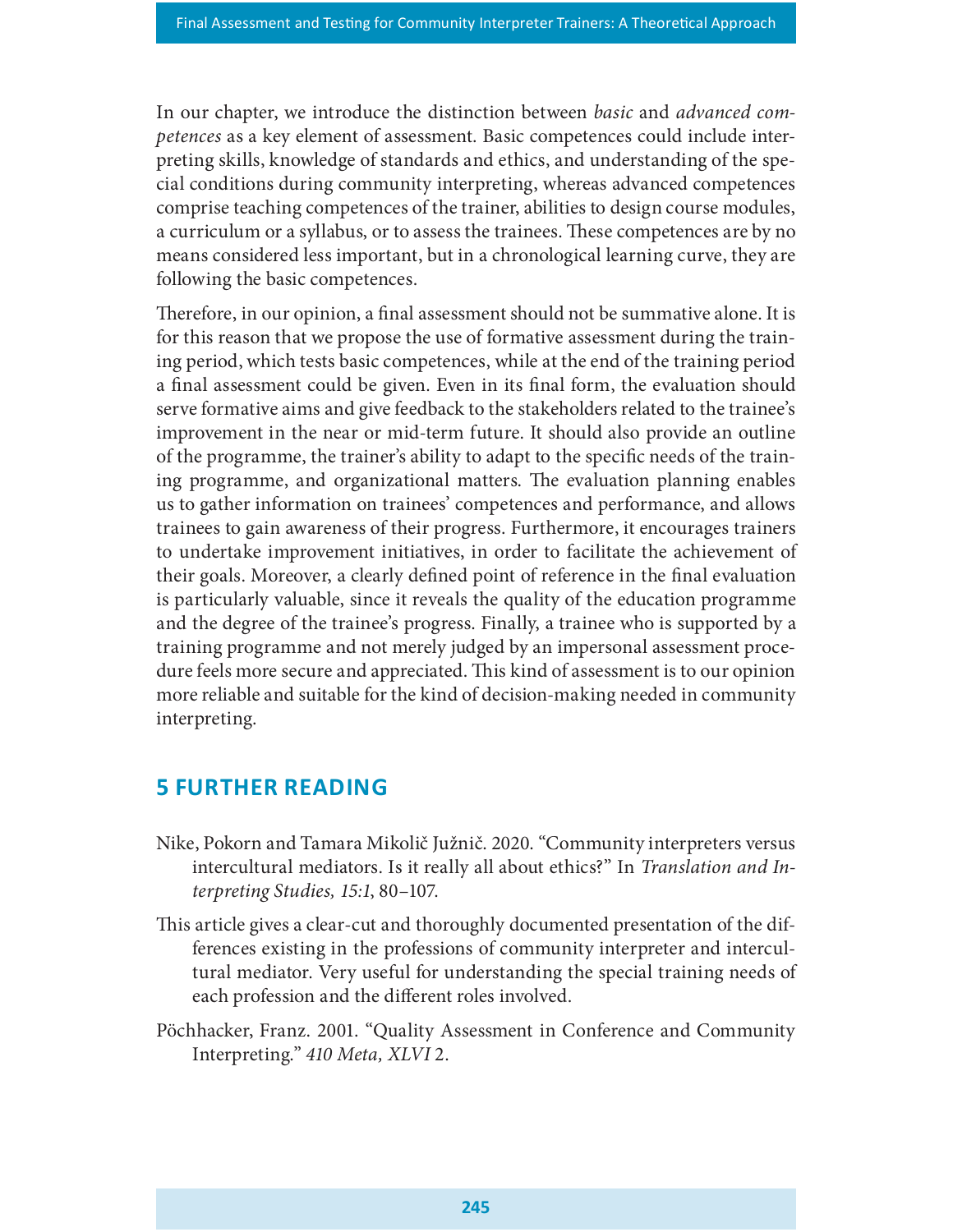- A clear presentation and analysis of the quality concept, focusing on its main approaches. The article also discusses the quality standards and criteria used in community interpreter assessment, combining them with the methodological approaches proposed by the relevant literature. It provides a practical guide to assessment methods and criteria.
- Vorya, Dastyar. 2019. Dictionary of Education and Assessment in Translation and Interpreting Studies (TIS). Newcastle upon Tyne: Cambridge Scholars Publishing.
- A comprehensive reference book analysing the terms related to education and assessment in TIS. Structured in alphabetical order, it offers an in-depth and interdisciplinary coverage of the topics presented.
- Zanotti, Max. 2011. "Authentic and Valid Assessment: Assessing the Performance of Public Service Interpreters." Investigations in University Teaching and Learning 7.

This paper discusses the main assessment approaches and techniques of public service interpreters, focusing on authentic assessment and providing practical examples. It also provides basic information on assessment criteria. It is a useful introduction to the practices of public service interpreters' assessment.

## **6 ACTIVITIES**

This section provides two examples of activities that can be used in interpreter training.

#### TASK 1

Read the following case and choose the best interpreting practice (a, b, c or d)

A community interpreter has to communicate a refugee's answers to a social service agent, right after her/his arrival in a host European country. The best interpreting practice is to:

- a. interpret only the parts of the refugee's answer that directly respond to the question of the social agent in order to help the social agent to understand better;
- b. reformulate syntactically and grammatically the refugee's answer in the source language, and then interpret it in a clearer way;
- c. reproduce faithfully and exactly the original discourse, even if it contains elements that seem irrelevant to the agent's question;
- d. inform the refugee that his/her answer contains information or gaps in meaning and help him/her to arrive at a more meaningful one.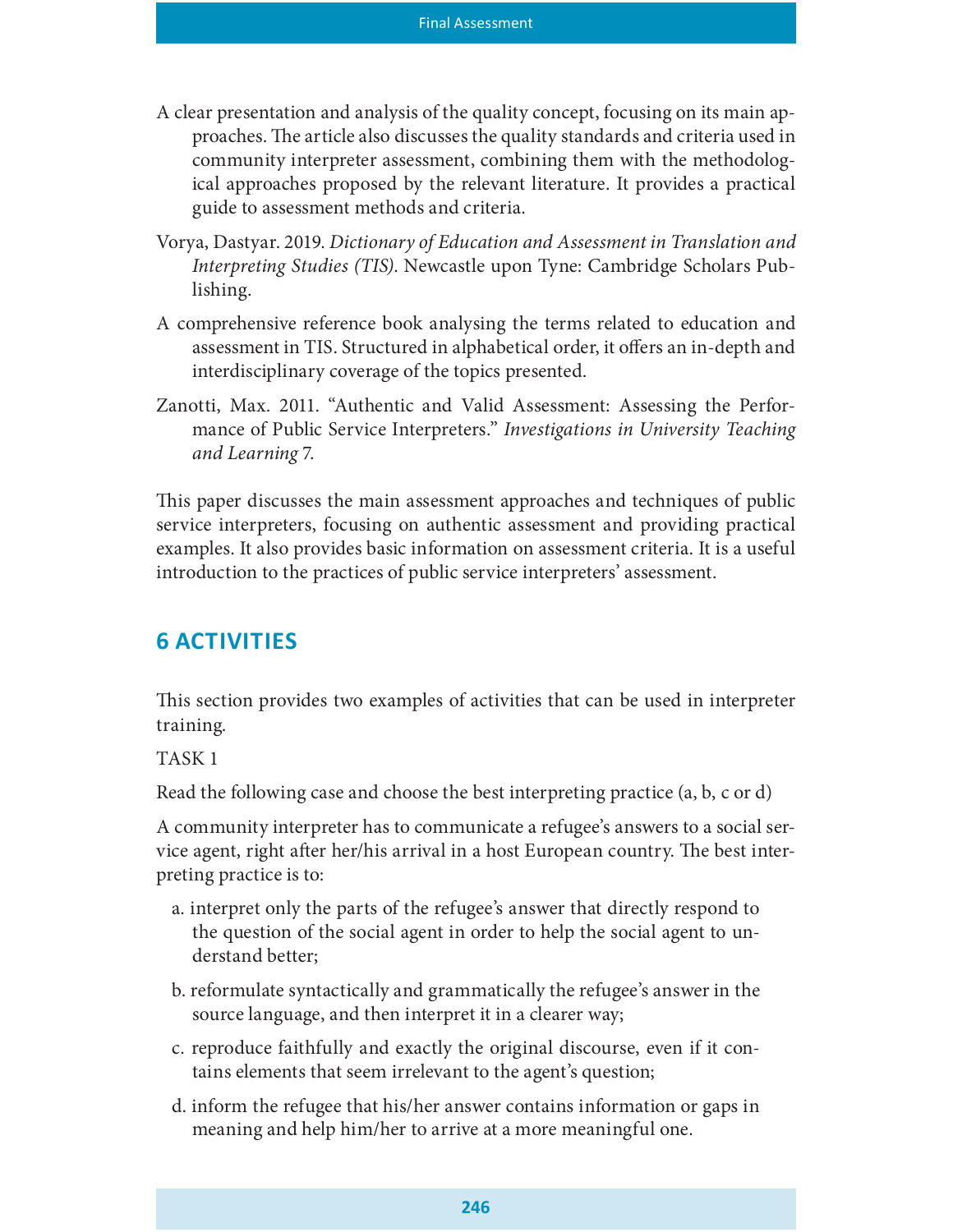### TASK 2

| TASK <sub>2</sub>              |                                                                                                                                                                            |
|--------------------------------|----------------------------------------------------------------------------------------------------------------------------------------------------------------------------|
| practices in the right column. | Match the interpreting practices in the right column with the evaluative indica-<br>tors in the left. Pay attention to the fact that not all indicators match interpreting |
| Indicator                      | Interpreting practice                                                                                                                                                      |
| A. Excellent                   | 1. Simplifying and explaining the provider's<br>utterances and summarizing the refugee's<br>utterances                                                                     |
| B. Good                        | 2. Always explaining cultural references and<br>meanings and adding additional autonomous<br>utterances                                                                    |
| C. Good with limitations       | 3. Listening and converting the meaning of all<br>messages from one language to another, mak-<br>ing necessary additions and omissions                                     |
| D. Problematic                 | 4. Providing public service agents cultural<br>explanations after the mediated encounter                                                                                   |
| E. Completely incorrect        |                                                                                                                                                                            |

| $\boldsymbol{A}$<br>$\, {\bf B}$<br>$\mathsf C$<br>${\rm D}$<br>$\mathbf E$ |  |
|-----------------------------------------------------------------------------|--|
|                                                                             |  |
|                                                                             |  |
|                                                                             |  |
|                                                                             |  |
|                                                                             |  |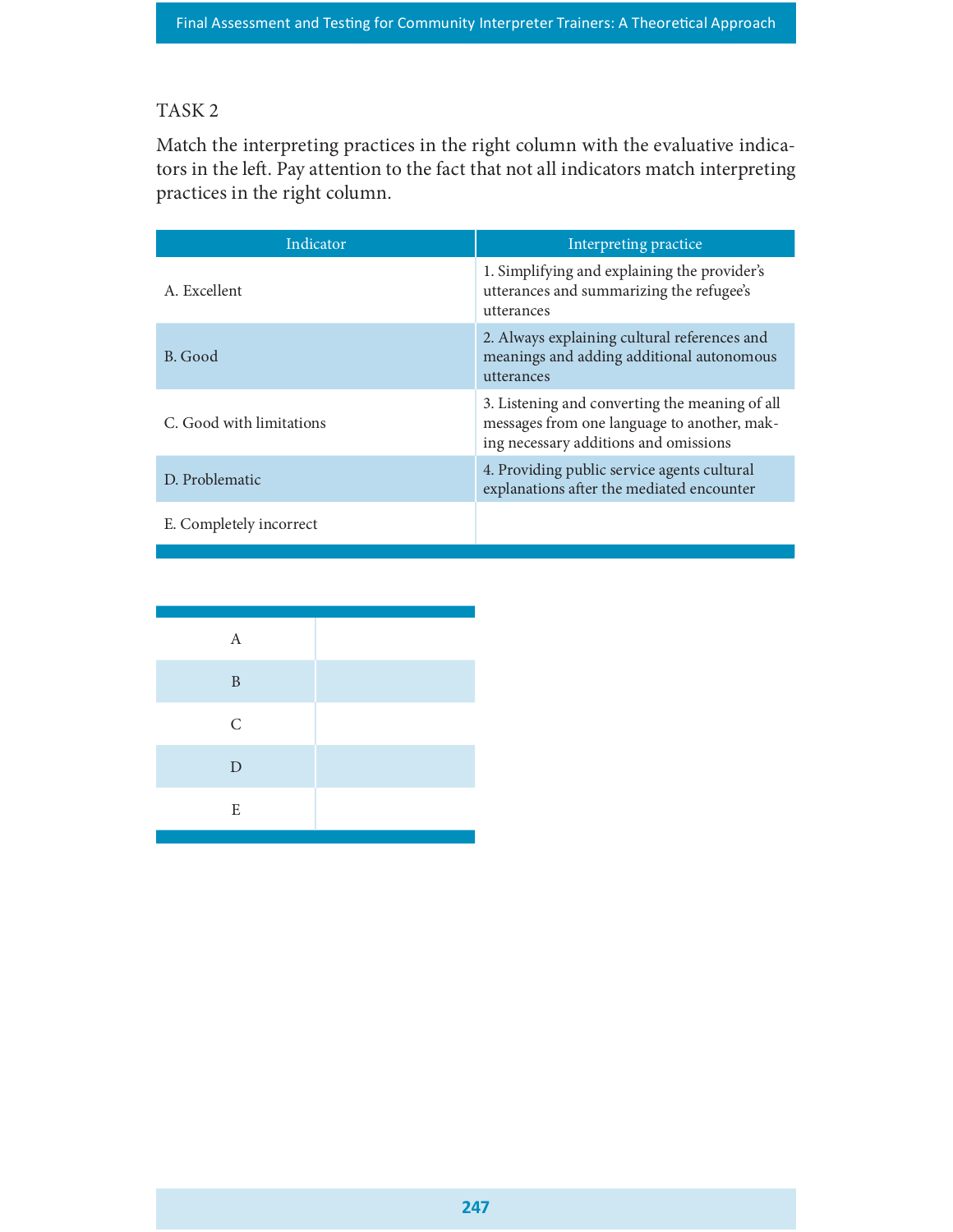#### 5 BIBLIOGRAPHY

- Andrade, Heidi, and Anna Valtcheva. 2009. "Promoting Learning and Achievement Through Self-Assessment, Theory Into Practice" 48, no. 1: 12–19.
- Apostolou, Foteini. 2015. Η Μετάφραση Και η Διερμηνεία Για Δημόσιες Υπηρεσίες Στην Ελλάδα. Αθήνα: Σύνδεσμος Ελληνικών Ακαδημαϊκών Βιβλιοθηκών.
- 2016. "Migrant Narratives. The Stories of (the) Other(S)." Thessaloniki.
- Association of Language Teachers in Europe, & University of Cambridge. Local Examinations Syndicate. 1998. Multilingual Glossary of Language Testing Terms. Vol. 6. Cambridge: Cambridge University Press.
- Antonopoulou, Niovi, Antonios Ventouris, and Antonios Tsopanoglou. 2015. "Χρηστικό Λεξικό Όρων Εκπαιδευτικής Αξιολόγησης." Θεσσαλονίκη: Κέντρο Ελληνικής Γλώσσας.
- Avalos, Oswaldo Hasbún, Kaylin Pennington, and Lars Osterberg. 2013. "Revolutionizing Volunteer Interpreter Services: An Evaluation of an Innovative Medical Interpreter Education Program." J Gen Intern Med 28, no. 12: 1589–95.
- Bachman, Lyle F. 1990. Fundamental Considerations in Language Testing. Oxford: Oxford University Press.
- Bartłomiejczyk, Magdalena. 2007. "Interpreting Quality as Perceived by Trainee Interpreters." The Interpreter and Translator Trainer 1, no. 2: 247–67.
- Barton Laws, M., Rechel Heckscher, Sandra J. Mayo, Wenjun Li, and Ira B. Wilson. 2004. "A New Method for Evaluating the Quality of Medical Interpretation." Medical Care 42, no. 1: 71–80.
- Bergan, JR, and JA Dunn. 1976. Psychology and Education: A Science for Instruction. New York: John Wiley & Sons.
- Cedefop. 2009. Terminology of European Education and Training Policy: A Selection of 100 Key Term. Terminology of European Education and Training Policy: A Selection of 100 Key Term. Cedefop.
- CHIA. 2002. California Standards for Healthcare Interpreters. California.
- Dastyar, Vorya. 2019. Dictionary of Education and Assessment in Translation and Interpreting Studies (TIS). Cambridge Scholars.
- Davies, Alan, Annie Brown, Cathie Elder, Kathryn Hill, Tom Lumley, and Tim McNamara. 1999. Dictionary of Language Testing. Cambridge: Press Syndicate of the University of Cambridge.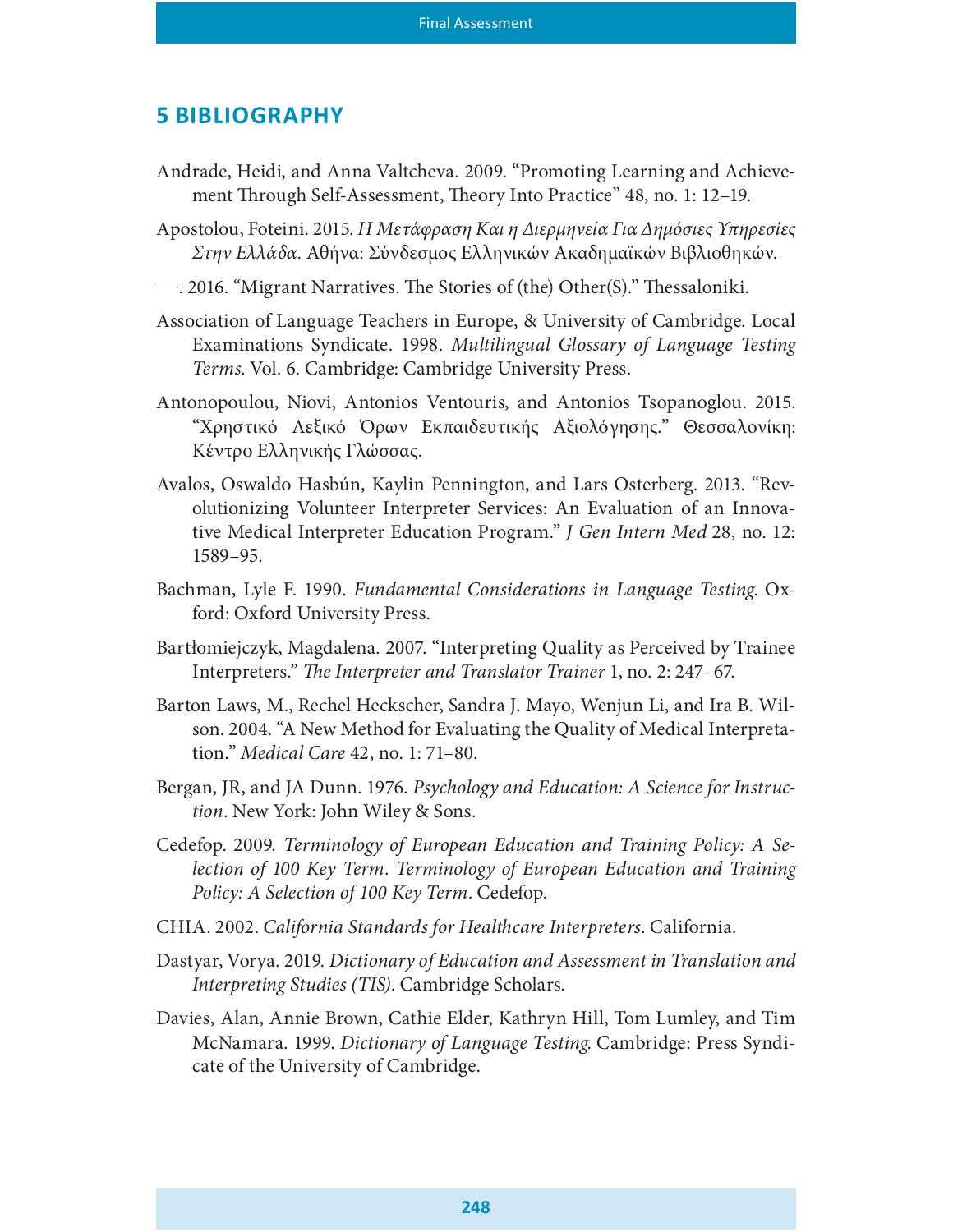- Dejean Le Féal, Karla. 2008. "Some Thoughts on the Evaluation of Simultaneous Interpretation." In Interpreting: Yesterday, Today, and Tomorrow, edited by David Bowen and Margareta Bowen, IV:154–60. Amsterdam, Philadelphia: John Benjamins Publishing Company.
- Dillinger, Mike. 1994. "Comprehension during Interpreting: What Do Interpreters Know That Bilinguals Don't?" In Bridging the Gap: Empirical Research in Simultaneous Interpretation, edited by Sylvie Lambert and Barbara Moser-Mercer, 155–89. Amsterdam, Philadelphia: John Benjamins.
- Dobrovolny, Jackie L., and Stephanie Christine G. Fuentes. 2008. "Quantitative versus Qualitative Evaluation: A Tool to Decide Which to Use." Performance Improvement 47, no. 4: 7–14.
- Dochy, F., M. Segers, and D. Sluijsmans. 1999. "The Use of Self-, Peer-, and Co-Assessment in Higher Education: A Review." Studies in Higher Education 24, no. 3: 331–
- Erdman, Michael. 2014. "Is Arabic Really a Single Language?" 2014. https:// blog.oup.com/2014/09/arabic-language-dialects/.
- Fowler, Yvonne. 2007. "Formative Assessment: Using Peer and Self-Assessment in Interpreter Training." In *The Critical Link 4*, edited by Cecilia Wadensjo, Birgitta Englund Dimitrova, and Anna-Lena Nilson, 253–62. Amsterdam, Philadelphia: John Benjamin's Publishing Company.
- Freeman, Adrian, Cees Van Der Vleuten, Zineb Nouns, and Chris Ricketts. 2010. "Progress Testing Internationally." Medical Teacher. Ghandour-Demiri, Nada. 2017. "Language & Comprehension Barriers in Greece's
- Migration Crisis." https://translatorswithoutborders.org/language-comprehension-barriers-in-greeces-migration-crisis/.
- Giambruno, Cynthia. 2014. "The Current State of Affairs in the UE: Member State Profiles." In Assessing Legal Interpreter Quality through Testing and Certification: The Qualitas Project, 149-90. Sant Vicent del Raspeig: Publicaciones de la Universidad de Alicante.
- Gile, Daniel. 1998. "Observational Studies and Experimental Studies in the Investigation of Conference Interpreting." Target. International Journal of Translation Studies 10, no. 1: 69–93.
- . 2001. "L'évaluation de La Qualité de l'interprétation En Cours de Formation." Meta 46, no. 2: 379–93.
- Graham, Anne Marie, and Catriona Howard. 2012. "Training Provision for Public Service Interpreting and Translation in England." https://www. routesintolanguages.ac.uk/news/training-provision-public-service-interpreting-and-translation.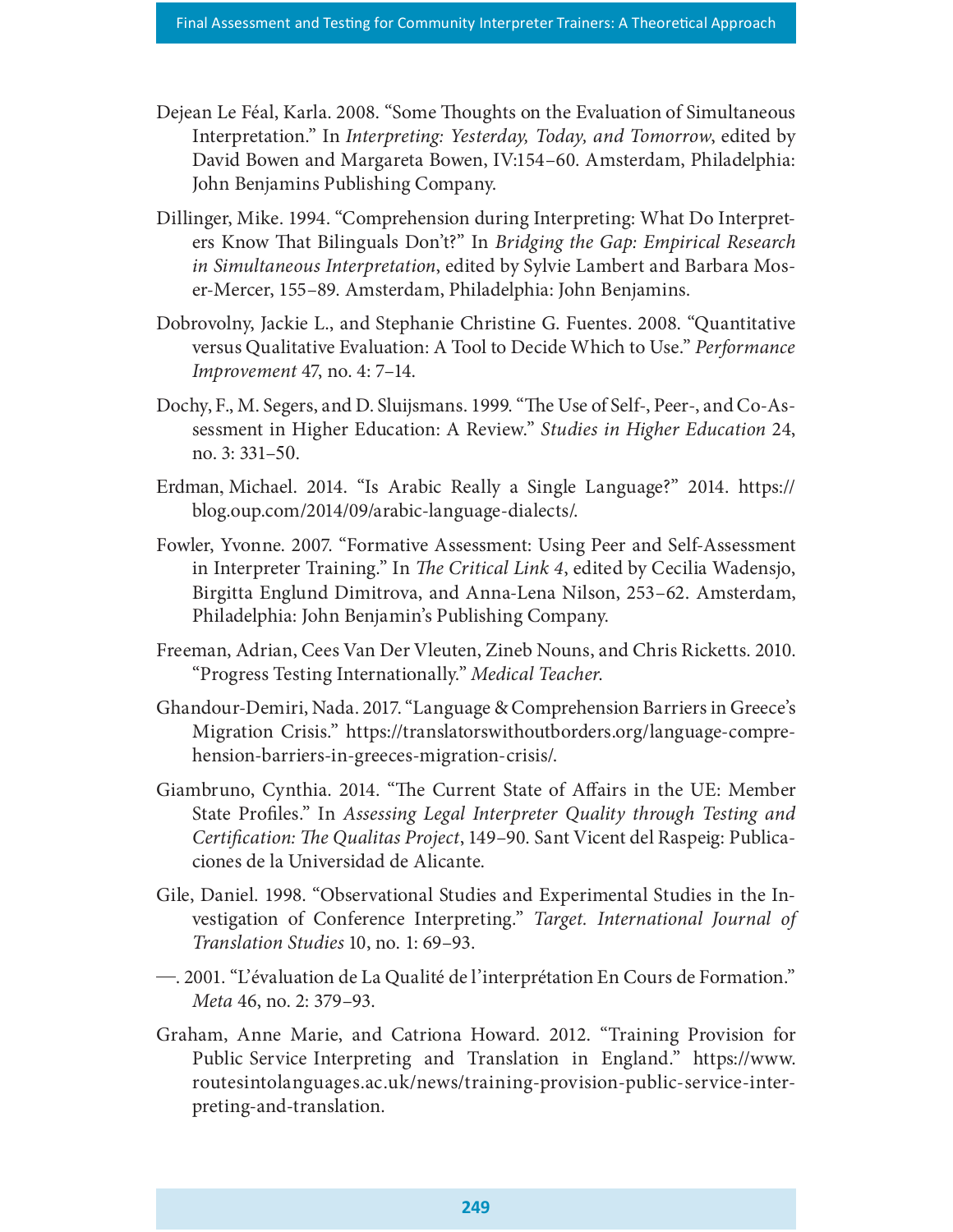- Guise, M., K. Thiessen, A. Robbins, M. Habib, N. Stauch, and C. Hoellwarth. 2017. "The Evolution of Clinical Practice: Moving from Traditional Student Teaching to Co-Teaching." In Handbook of Research on Teacher Education and Professional Development, edited by Christie Martin and Drew Polly, 1–33. IGI Global.
- Hale, Sandra, Jane Goodman-Delahunty, and Natalie Martschuk. 2018. "Interpreter performance in police interviews. Differences between trained interpreters and untrained bilinguals." The Interpreter and Translator Trainer 13, no. 2: 107–31.
- Hall, K. 1995. "Co-Assessment: Participation of Students with Staff in the Assessment Process. A Report of Work in Progress." In 2nd European Electronic Conference on Assessment and Evaluation, 6–10.
- Ham, Sam H. 1986. "Chapter 1 Social Program Evaluation And Interpretation: A Literature Review." In Interpreting Views: Opinions on Evaluating Interpretation in National Parks. Washington DC: National Parks and Conservation Association.
- Han, Chao. 2016. "Investigating Score Dependability in English/ Chinese Interpreter Certification Performance Testing: A Generalizability Theory Approach." Language Assessment Quarterly 13, no. 3: 186–201.
- 2019. "A Generalizability Theory Study of Optimal Measurement Design for a Summative Assessment of English/Chinese Consecutive Interpreting." Language Testing 36, no. 3: 419–38.
- Healthcare Interpretation Network. 2007. "National Standard Guide for Community Interpreting Services." Toronto. www.healthcareinterpretationnetwork.ca.
- House, Juliane. 2001. "Translation Quality Assessment: Linguistic Description versus Social Evaluation." Meta 46, 2: 243–57.
- Hurtado Albir, Amparo. 2015. "The Acquisition of Translation Competence. Competences, Tasks, and Assessment in Translator Training\*." Meta LX 60, no. 2: 256–80.
- International Organization for Migration. 2020. "World Migration Report 2020." Geneva. https://publications.iom.int/system/files/pdf/wmr\_2020.pdf.
- "ISO ISO 13611:2014 Interpreting Guidelines for Community Interpreting." 2014. https://www.iso.org/standard/54082.html.
- Jahr, Kristian, Gunn Kathrine Stangvik, Asbjørn Rachlew, Hanne Skaaden, Terje Karterud, and Eva Tuv. 2005. "Rett Til Tolk Tolking Og Oversettelse i Norsk Straffeprosess." Oslo. https://www.regjeringen.no/no/dokumenter/rett-tiltolk/id106368/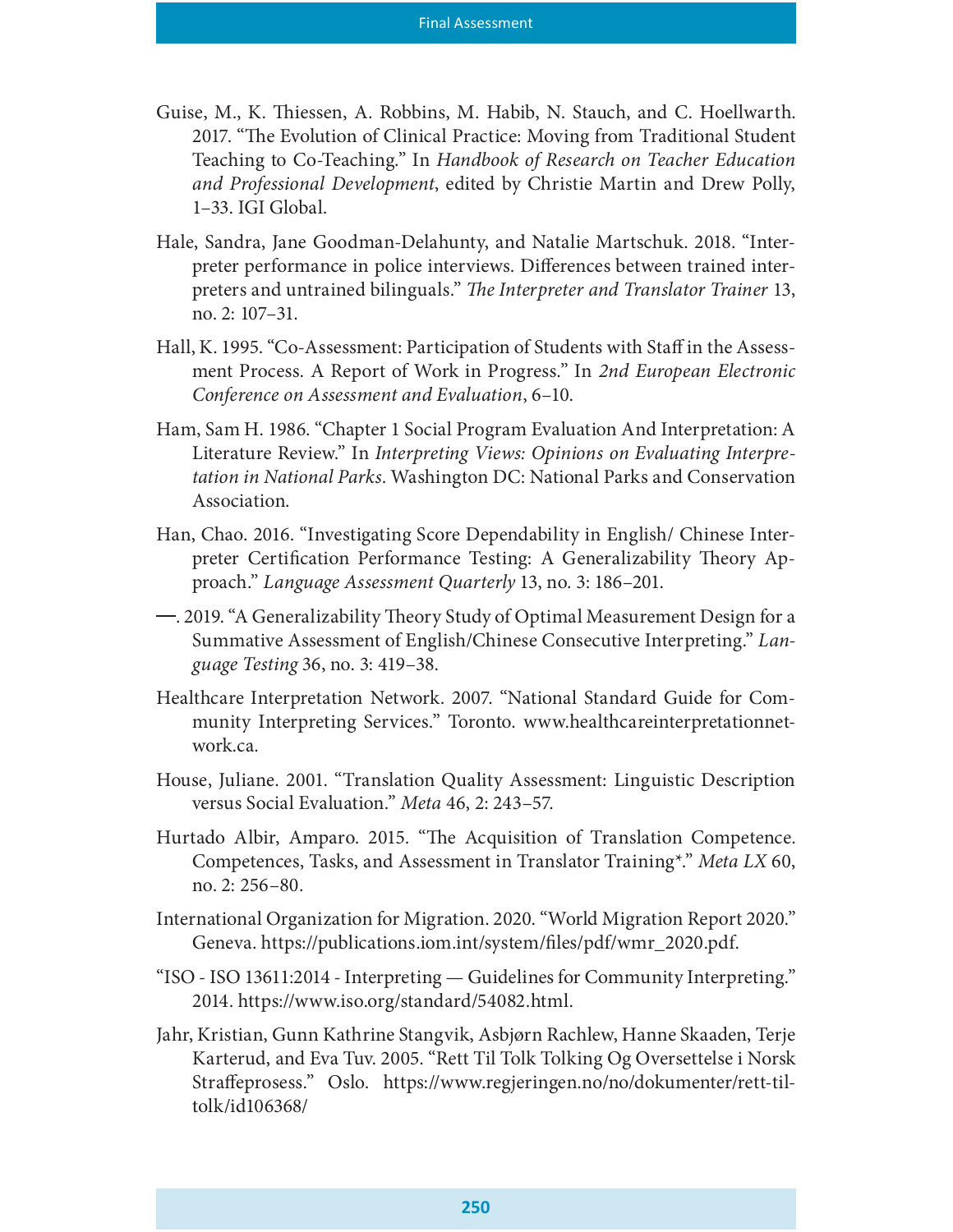- Kay, Paul, and Willett Kempton. 1984. "What Is the Sapir-Whorf Hypothesis?" American Anthropologist 86, no. 1: 65–79.
- Kopczncki, A. 1980. "Problems of Quality in Conference Interpreting. Contrastive." In Linguistics: Prospects and Problem, edited by Jacek Fisiak, 283–300. Berlin, New York: De Gruyter.
- Larose, Robert. 1998. "Méthodologie De L'évaluation des Traductions." Meta 43, no. 2: 163–86.
- Latif, Muhammad M M Abdel. 2018. "Towards a Typology of Pedagogy-Oriented Translation and Interpreting Research." The Interpreter and Translator Trainer 12, no. 3: 322–45.
- Lee, Jieun. 2008. "Rating Scales for Interpreting Performance Assessment." The Interpreter and Translator Trainer 2, no. 2: 165–84.
- Lew, M. D. N., Alwis, W. A. M., & Schmidt, H. G. 2010. Accuracy of students' self-assessment and their beliefs about its utility. Assessment & Evaluation in Higher Education, 35, no. 2: 135–156.
- Logan, Brenda. 2015. "Reviewing the Value of Self-Assessments: Do They Matter in the Classroom?" Research in Higher Education Journal 29.
- Mcmillan, James H, and Jessica Hearn. 2008. "Student Self-Assessment: The Key to Stronger Student Motivation and Higher Achievement." Educational Horizons 87, no. 1: 40–49.
- Mislevy, Robert J, Linda S Steinberg, and Russell G Almond. 2003. "On the Structure of Educational Assessments." Measurement: Interdisciplinary Research and Perspectives 1, no. 1: 3–62.
- Mohan, Radha. 2016. Measurement, Evaluation and Assessment in Education. Delhi: PHI Learning Private Limited.
- Moser-Mercer, Barbara. 1994. "Aptitude Testing for Conference Interpreting: Why, When and How." In Bridging the Gap: Empirical Research in Simultaneous Interpretation, edited by Sylvie Lambert and Barbara Moser-Mercer, 57–68. Amsterdam, Philadelphia: John Benjamins Publishing Company.
- Narayan, Mary Curry. 2001. "The National Standards for Culturally and Linguistically Appropriate Services in Health Care." Care Management Journals 3, no. 2: 77–83.
- "National Standards of Practice for Interpreters in Health Care Committee." 2005. www.ncihc.org.
- Noriega, José Ángel Vera, Gissel Bueno Castro, Nohemí Guadalupe Calderón González, and Francisca Leticia Medina Figueroa. 2018. "Model for Self-Evaluation and Hetero-Evaluation of Teaching Practice in Normal Schools." Educação e Pesquisa 44: 1–18.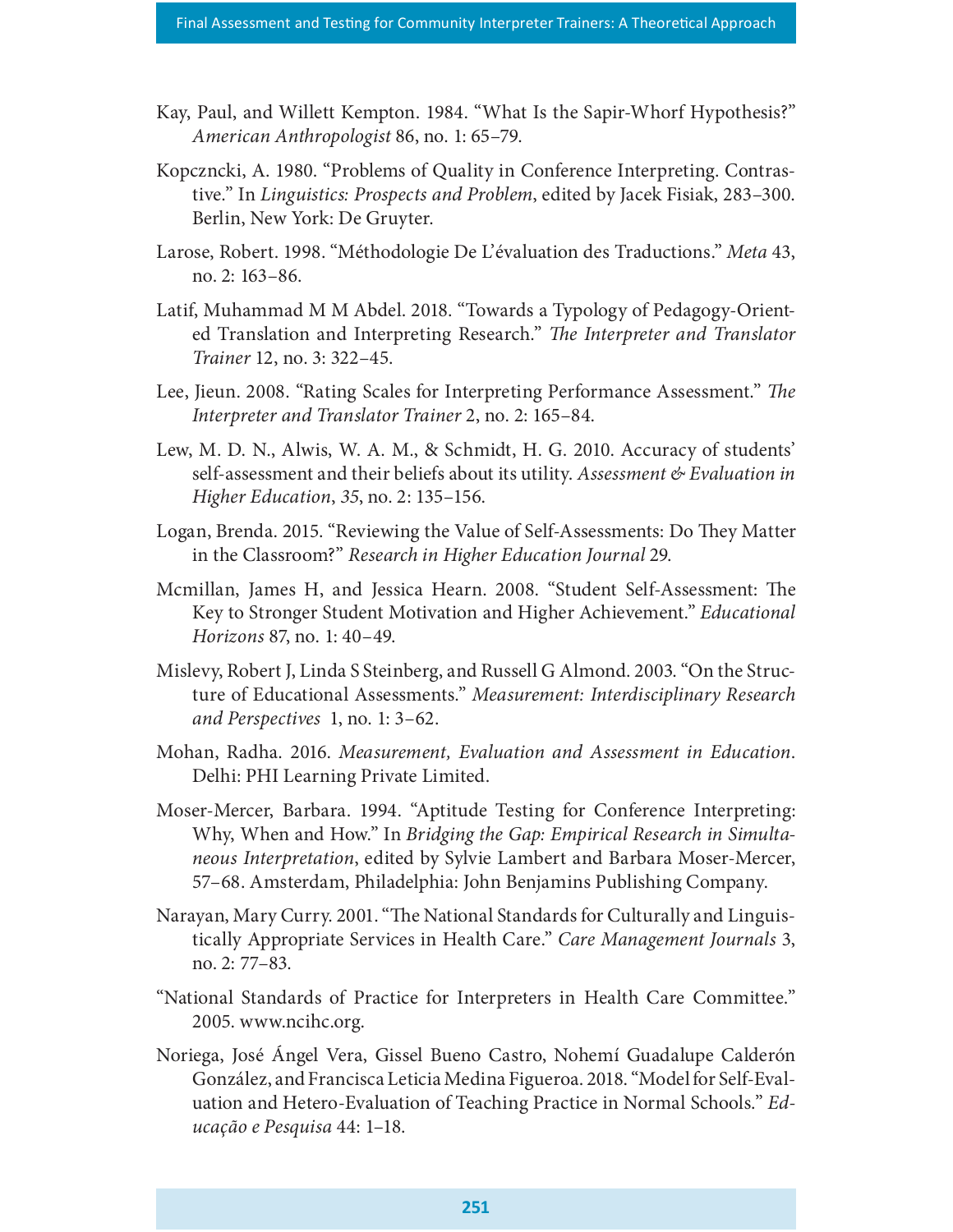- O'Brien, Sharon. 2016. "Training Translators for Crisis Communication: Translators Without Borders as an Example ." In Mediating Emergencies and Con flicts. Frontline Translating and Interpreting, edited by Federico M. Federici, 85–111. London: Palgrave Macmillan.
- OMH, US Department of Health and Human Services Office of Minority Health. n.d. "National Standards for Culturally and Linguistically Appropriate Services (CLAS) in Health and Health Care Engagement, Continuous Improveent, sharon. 2010. Training Translators for Crisis Communication. Translators Without Borders as an Example ." In *Mediating Emergencies and Conflicts. Frontline Translating and Interpreting*, edited by Federico M. Federic ahrq.gov/downloads/pub/evidence/pdf/minqual/minqual.pdf.
- . 2013. "National Standards for CLAS in Health and Health Care: A Blueprint for Advancing and Sustaining CLAS Policy and Practice National Standards for Culturally and Linguistically Appropriate Services in Health and Health Care: A Blueprint for Advancing and Sus."
- Pedro Ricoy, Raquel De. 2010. "Training Public Service Interpreters in the UK: A Fine Balancing Act." The Journal of Specialized Translation 14: 100-120.
- Pöchhacker, Franz. 2001. "Quality Assessment in Conference and Community Interpreting." 410 Meta, XLVI 2.
- Pokorn, Nike K., and Tamara Mikolič Južnič. 2020. "Community Interpreters versus Intercultural Mediators." Translation and Interpreting Studies 15, no. 1: 80–107.
- Postigo Pinazo, Encarnación. 2008. "Self-Assessment in Teaching Interpreting." TTR 21, no. 1: 173–209.
- Re£i, Dina, Maria Paz Avery, and Angela Dalton. 2013. "Core Competencies for Healthcare Interpreters." International Journal of Humanities and Social Science 3, no. 2: 83.
- Richards, Jack C., John Platt, and Heidi Platt. 2002. Dictionary of Language Teaching & Applied Linguistics. Harlow: Longman.
- Rosiers, Alexandra, June Eyckmans, and Daniel Bauwens. 2011. "A Story of Attitudes and Aptitudes?" InterpretingInterpreting International Journal of Research and Practice in Interpreting 13, no. 1: 55–68.
- Ross, John A. 2006. "The Reliability, Validity, and Utility of Self-Assessment." Practical Assessment, Research, and Evaluation 11: 10.
- Sax, Gilbert. 1997. Principles of Educational and Psychological Measurement and Evaluation. Wadsworth.
- Schäffner, Christina, and Beverly Adab. 2000. Developing Translation Competence. Amsterdam, Philadelphia: John Benjamins Publishing Company.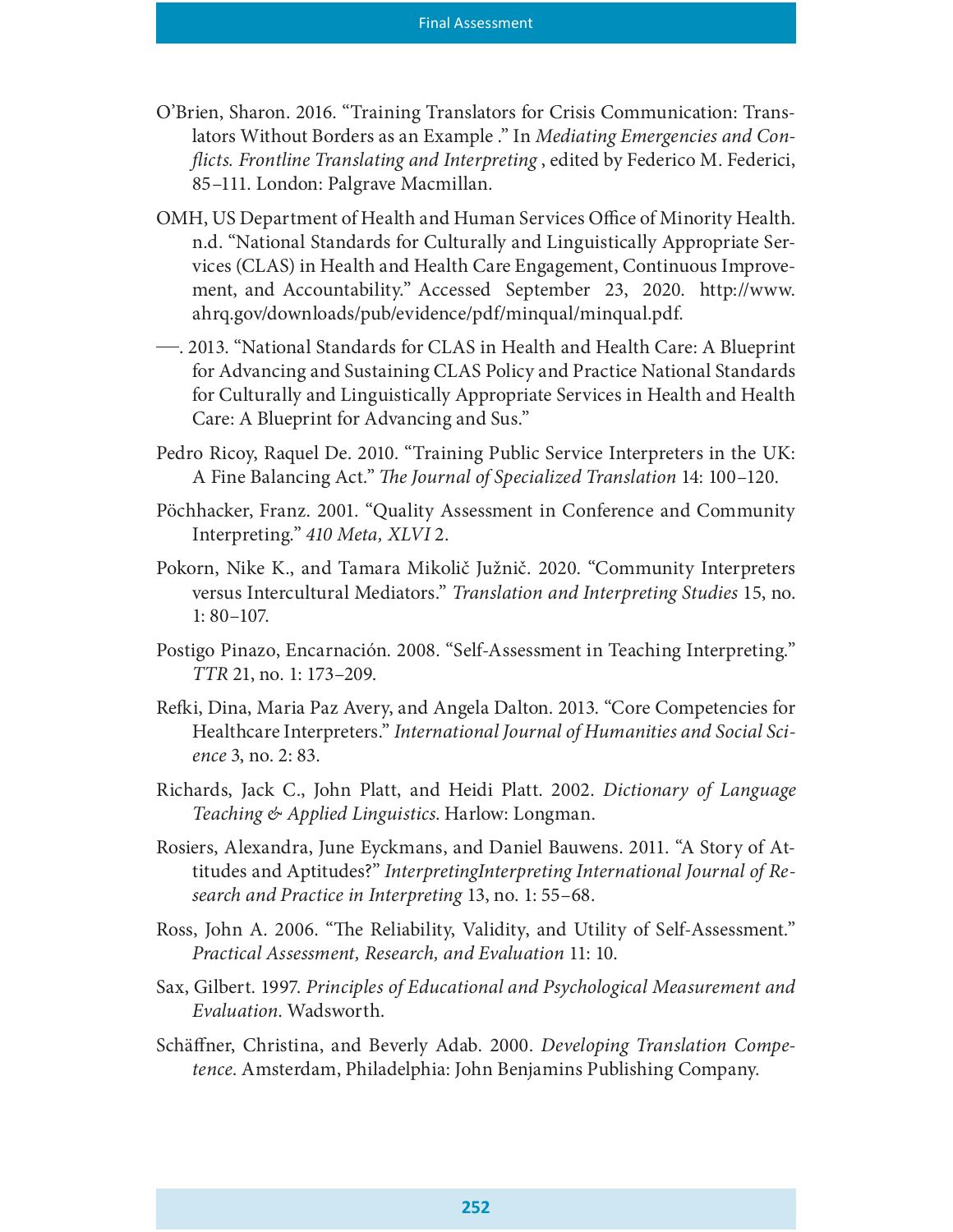- Skaaden, Hanne, and Cecilia Wadensjö. 2014. "Some Considerations on the Testing of Interpreting Skills." In Assessing Legal Interpreter Quality through Testing and Certification: The Qalitas Project., edited by Cynthia Giambruno, 17–26. Alicante: Une, Publicaciones de la Universitad de Alicante.
- Skaaden, Hanne. 2016. "Admissions Tests vs. Final Exams: A Comparison of Results from Two Performance Tests" In Interpreter Education: Admissions Tests and Digital Platforms, edited by Cecilia Wadensjö, 1–30. Stockholm: Institutionen för svenska och flerspråkighet, Stockholms universitet.
- Skyba, Kateryna. 2014. "Translators and Interpreters Certification in Australia, Canada, the Usа and Ukraine: Comparative Analysis." Comparative Professional Pedagogy 4, no. 3: 58–64.
- Thorndike, Robert, and Tracy Thorndike-Christ. 2010. Measurement and Evaluation in Psychology and Education. 3rd ed. Boston: Pearson.
- TRAMIG. 2019. "The Community Interpreter and Translator and/or Intercultural Mediator Trainer Profile Competences of the Trainer of Community Interpreters and Translators and/ar Intercultural Mediators." www.tramig.eu.
- Youdelman, Mara. 2013. "The Development of Certification for Healthcare Interpreters in the United States The Need for Competent Interpreters 1." Translation  $\&$  Interpreting 5, no. 1: 114–26.
- Zanotti, Max. 2011. "Authentic and Valid Assessment: Assessing the Performance of Public Service Interpreters." Investigations in University Teaching and Learning 7.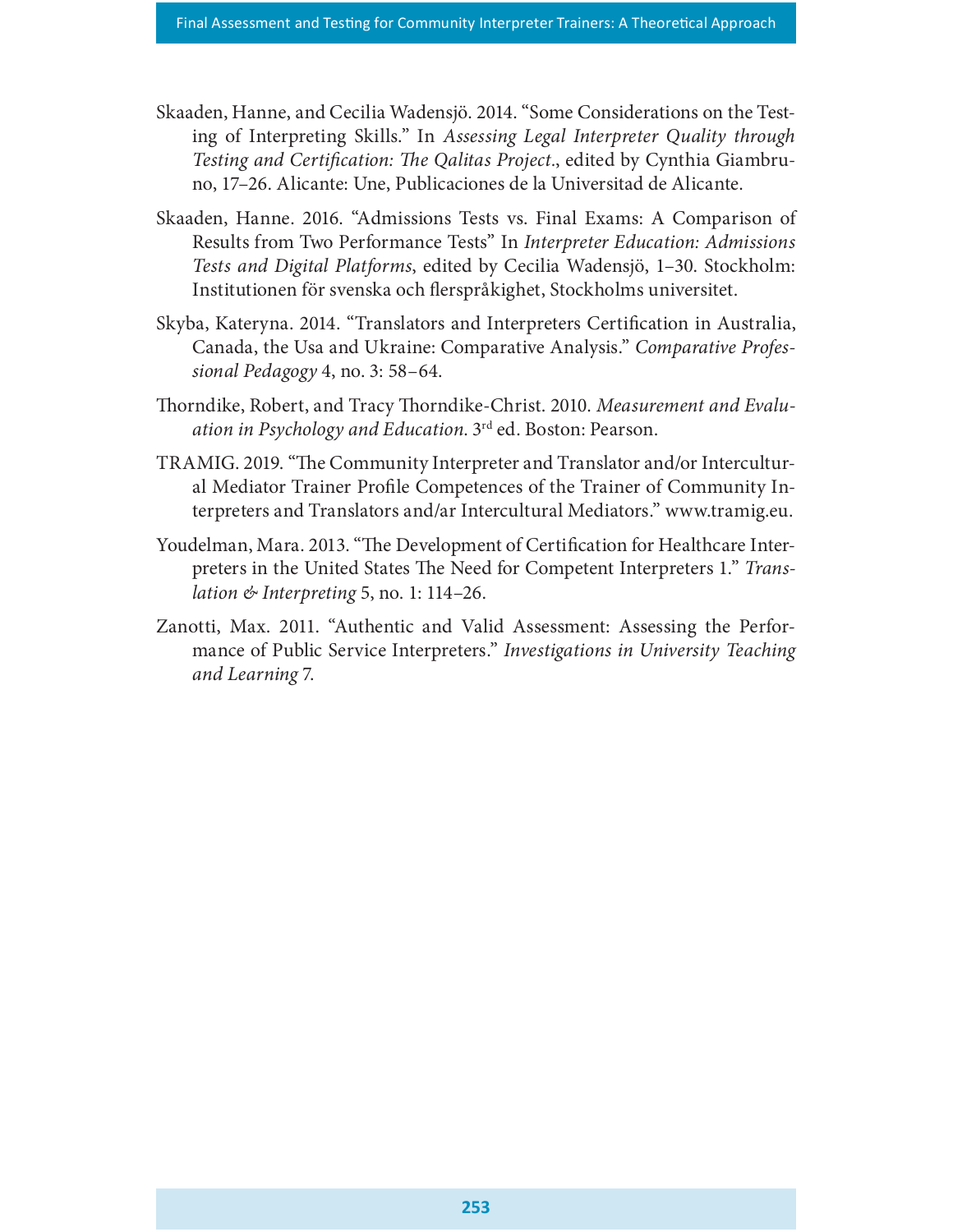## 6 APPENDICES

| <b>6 APPENDICES</b>                                                                                                                                                                                                        |                                                                                                                                                                                                                                   |                                                                                         |                                                                                                                                                                                                                                                                   |                                                                                                                                                                |
|----------------------------------------------------------------------------------------------------------------------------------------------------------------------------------------------------------------------------|-----------------------------------------------------------------------------------------------------------------------------------------------------------------------------------------------------------------------------------|-----------------------------------------------------------------------------------------|-------------------------------------------------------------------------------------------------------------------------------------------------------------------------------------------------------------------------------------------------------------------|----------------------------------------------------------------------------------------------------------------------------------------------------------------|
| Table 1: Competences Healthcare Interpreter/ Community Interpreter                                                                                                                                                         |                                                                                                                                                                                                                                   |                                                                                         |                                                                                                                                                                                                                                                                   |                                                                                                                                                                |
| <b>REFERENCES</b>                                                                                                                                                                                                          | <b>COMPETENCE 1</b>                                                                                                                                                                                                               | <b>COMPETENCE 2</b>                                                                     | <b>COMPETENCE 3</b>                                                                                                                                                                                                                                               | <b>COMPETENCE 4</b>                                                                                                                                            |
| <b>HEALTHCARE</b><br><b>INTERPRETER:</b><br>Refki, Avery,<br>Dalton (2013)                                                                                                                                                 | General Require-<br>ments: under-<br>standing of the<br>healthcare system:<br>insurance proce-<br>dures, in-hospital<br>services + knowl-<br>edge of institu-<br>tional barriers:<br>prevent people<br>from accessing<br>services | Regulatory<br>Requirements:<br>awareness of the<br>standards and<br>Patient's Rights    | Legal Require-<br>ments: under-<br>stand liability<br>considerations.<br>confidentiality,<br>US laws $+$ Code of<br>Ethics                                                                                                                                        | $\mathbf{X}$                                                                                                                                                   |
| <b>HEALTHCARE</b><br><b>INTERPRETER:</b><br><b>National Stan-</b><br>dards of Practice<br>for Interpreters<br>in Health Care,<br>published by the<br><b>National Council</b><br>on Interpreting<br>in Health Care<br>[USA] | $\mathbf{X}$                                                                                                                                                                                                                      | Respect: dignity<br>of all parties $+$<br>Role Boundaries:<br>personal involve-<br>ment | Confidentiality<br>+ Impartiality: ob-<br>jectivity + Profes-<br>sionalism: honest<br>and ethical/<br>skill limitations<br>- to particular<br>assignments $+$ The<br>interpreter advo-<br>cates for working<br>conditions that<br>support quality<br>interpreting | Professional<br>Development:<br>continues to<br>develop language<br>and cultural<br>knowledge/seeks<br>feedback/mentor-<br>ing/ participate in<br>associations |
| <b>COMMUNITY</b><br><b>INTERPRETER:</b><br>National Standard<br>Guide for Com-<br>munity Inter-<br>preting Services<br>[Canada]                                                                                            | $\mathbf X$                                                                                                                                                                                                                       | X                                                                                       | Χ                                                                                                                                                                                                                                                                 | X                                                                                                                                                              |
| <b>REFERENCE</b>                                                                                                                                                                                                           | <b>COMPETENCE 5</b>                                                                                                                                                                                                               | <b>COMPETENCE 6</b>                                                                     | <b>COMPETENCE 7</b>                                                                                                                                                                                                                                               | <b>COMPETENCE 8</b>                                                                                                                                            |
| <b>HEALTHCARE</b><br><b>INTERPRETER:</b><br>Refki, Avery,<br>Dalton (2013)                                                                                                                                                 | Interpreter's Role<br>& Responsibilities:<br>conduit/clarifier/<br>cultural broker/<br>Advocacy/Trans-<br>parency                                                                                                                 | Medical Termi-<br>nology: medical<br>$terms + their$<br>formation                       | Cultural Knowl-<br>edge: values,<br>world views,<br>stereotypical atti-<br>tudes, prejudice                                                                                                                                                                       | Language: false<br>friends, basic<br>understanding of<br>structure, accents,<br>register, regional<br>differences +<br>faithful to mean-<br>ing                |

#### Table 1: Competences Healthcare Interpreter/ Community Interpreter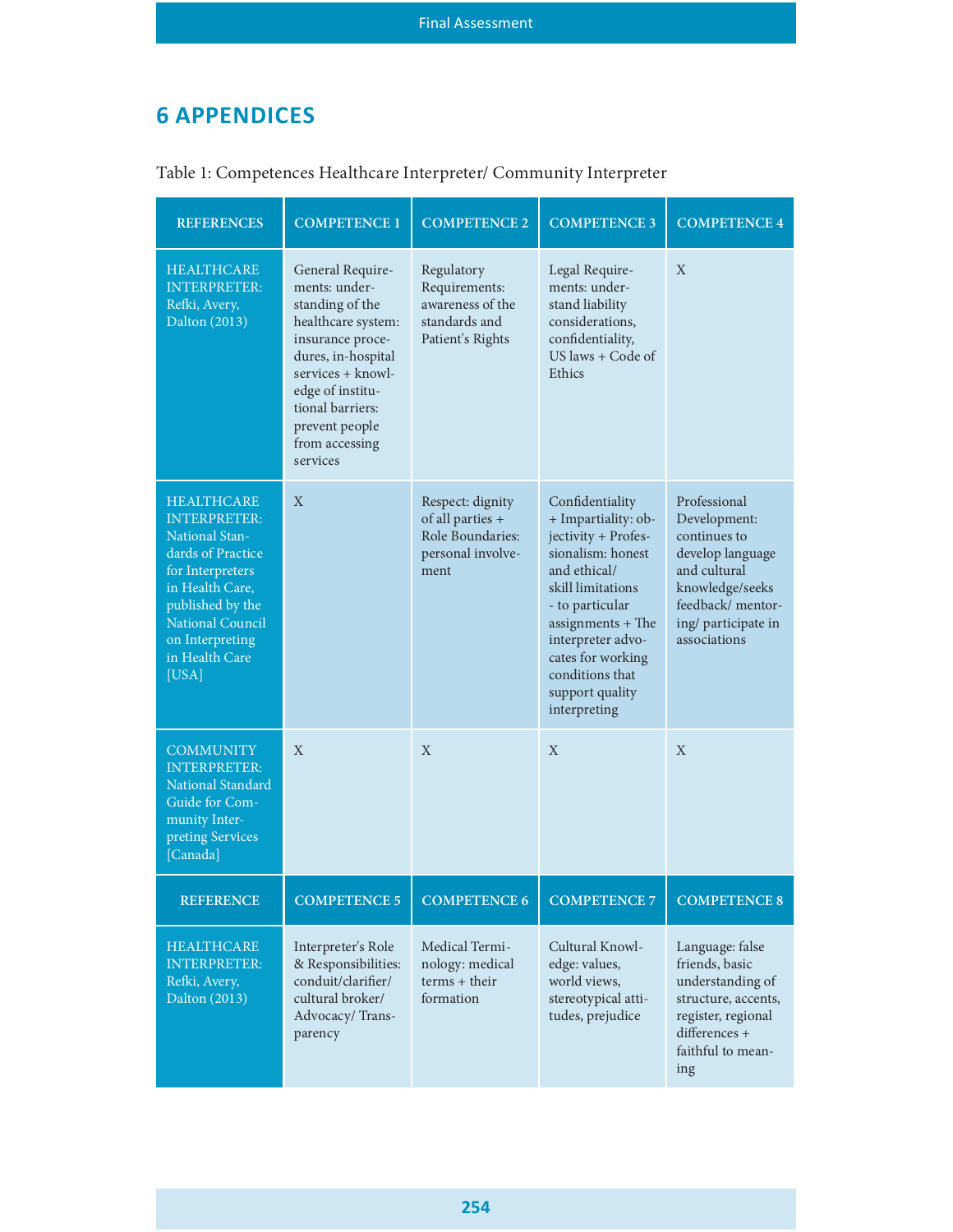| <b>HEALTHCARE</b><br><b>INTERPRETER:</b><br><b>National Stan-</b><br>dards of Practice<br>for Interpreters<br>in Health Care,<br>published by the<br>National Council<br>on Interpreting<br>in Health Care<br>[USA] | Accuracy: advises<br>parties that ev-<br>erything said will<br>be interpreted +<br>manages the flow<br>of communication<br>+ corrects errors<br>in interpretation<br>$+$ maintains<br>Transparency +<br>Advocacy: To<br>prevent harm to<br>parties that the<br>interpreter serves | Professionalism:<br>The interpreter is<br>prepared for all<br>assignments [asks<br>about the nature<br>of the assignment<br>and reviews rele-<br>vant terminology]   | Cultural Aware-<br>ness | Accuracy: renders<br>all messages ac-<br>curately and com-<br>pletely, without<br>adding, omitting<br>or substituting<br>+ register, style,<br>and tone of the<br>speaker |  |
|---------------------------------------------------------------------------------------------------------------------------------------------------------------------------------------------------------------------|-----------------------------------------------------------------------------------------------------------------------------------------------------------------------------------------------------------------------------------------------------------------------------------|----------------------------------------------------------------------------------------------------------------------------------------------------------------------|-------------------------|---------------------------------------------------------------------------------------------------------------------------------------------------------------------------|--|
| <b>COMMUNITY</b><br><b>INTERPRETER:</b><br>National Standard<br>Guide for Com-<br>munity Inter-<br>preting Services<br>[Canada]                                                                                     | Interpreting<br>competence:<br>knowledge/aware-<br>ness of the inter-<br>preter's own role<br>in the interpreting<br>encounter                                                                                                                                                    | Knowledge of<br>subject areas and<br>relevant terminol-<br>ogy + Research<br>and Technical<br>Competence: ad-<br>ditional linguistic<br>and specialized<br>knowledge | $\mathbf{X}$            | Interpreting Com-<br>petence: compre-<br>hend the original<br>message and<br>render it in the<br>target language<br>without omis-<br>sions, additions or<br>distortions   |  |